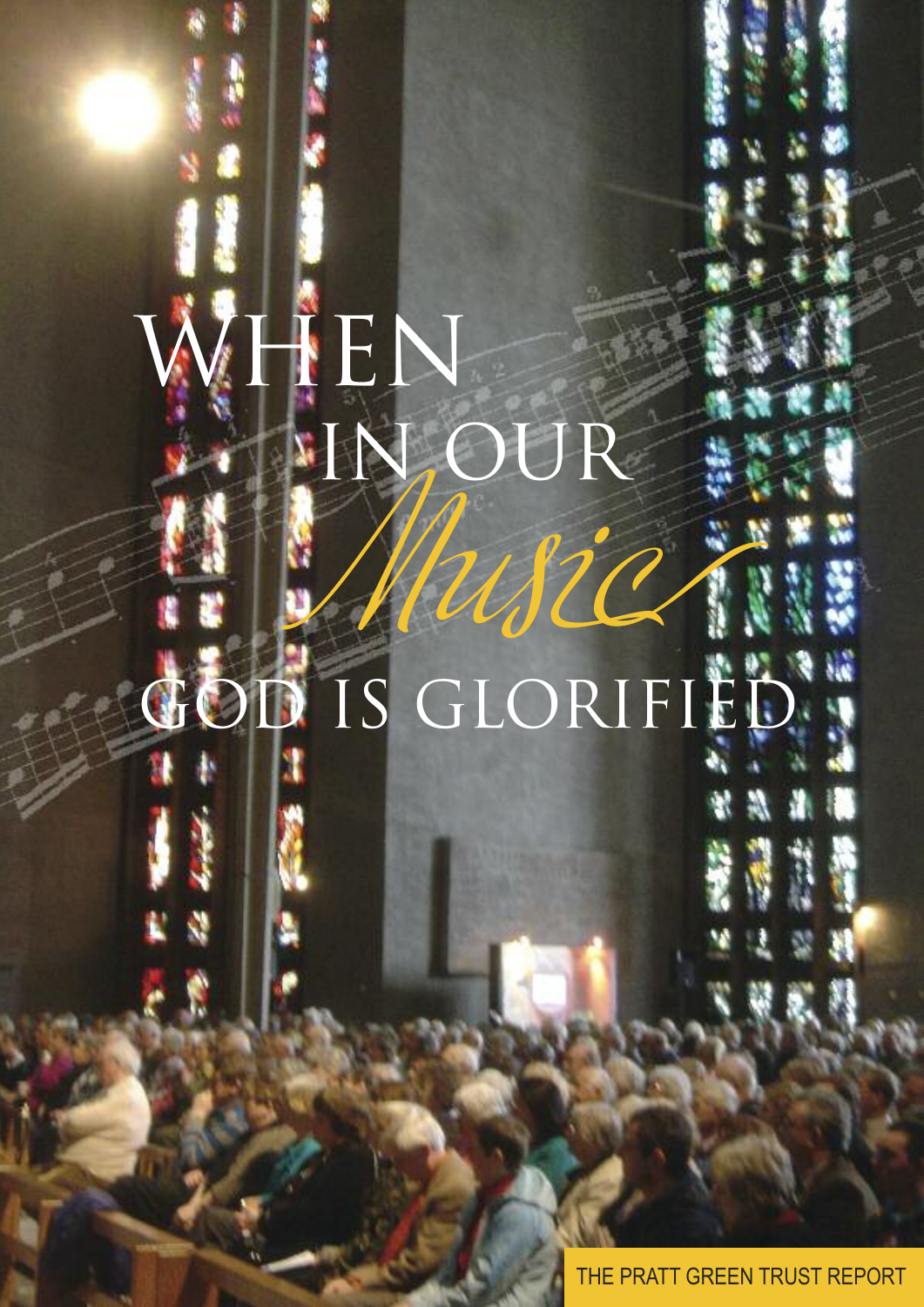# The Pratt Green Trust FOUNDED 1984

*"We have no mission but to serve in full obedience to our Lord: to care for all, without reserve, and spread his liberating word."* **Fred Pratt Green (1903-2000)**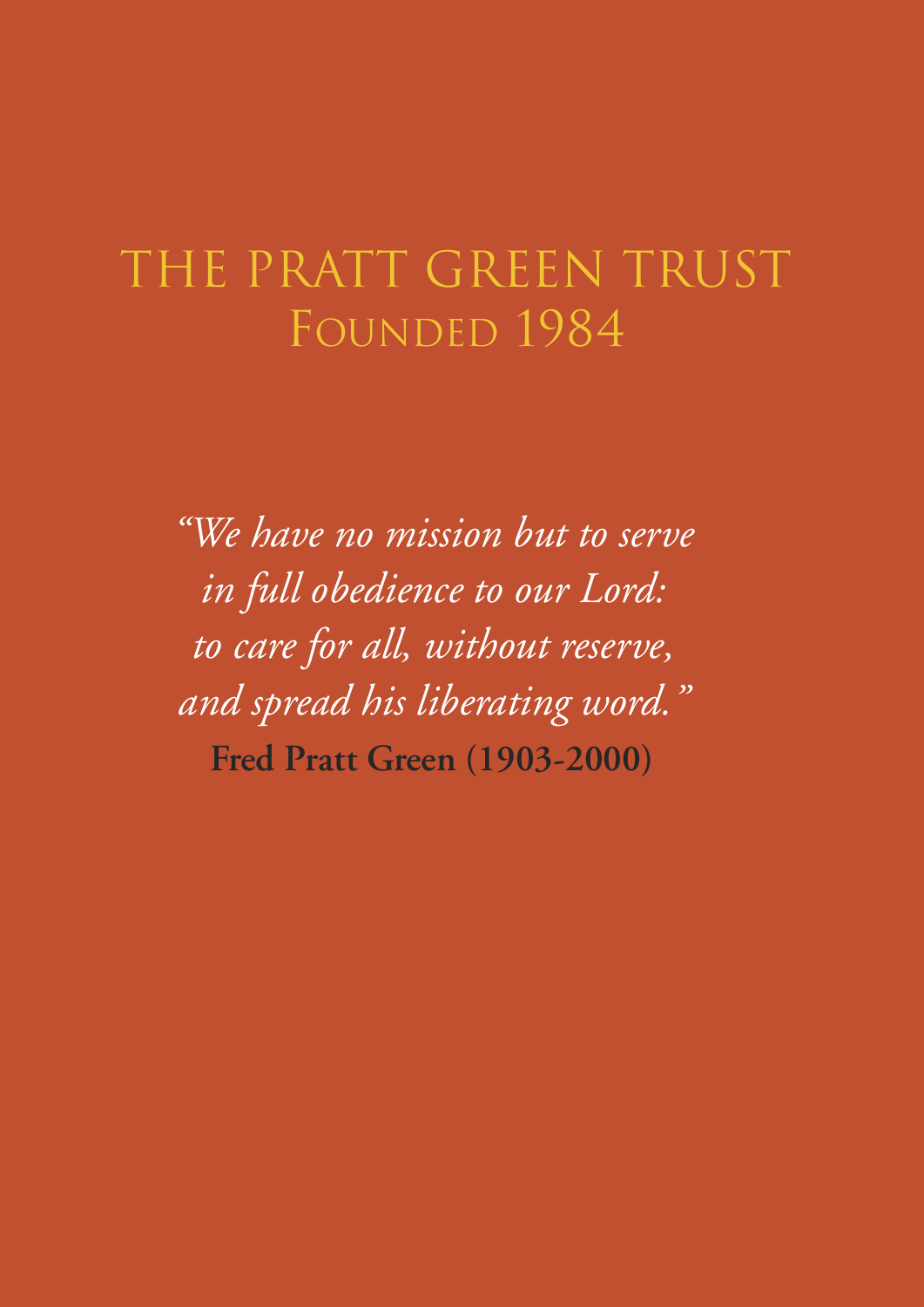# iNTROdUcTiON

he Methodist hymnwriter Fred Pratt Green (1903-2000) was a poet and hymnwriter in the tradition of Charles Wesley.The relevance and theological rigour of his work transcends the generations with hymns such as 'When In Our Music God Is Glorified,' 'For The Fruits Of All Creation,' and 'Christ is the World's Light.' His hymn 'The Church of Christ, in Every Age' exemplifies his concern: the unity and renewal of Christ's church, particularly through involvement in social justice. T

Fred Pratt Green's work is published widely by Stainer & Bell Ltd in the UK and by Hope Publishing Company in the USA. His hymns are well represented in hymnbooks across the world. *The Lutheran Book of Worship* (USA, 1978) included five of his hymns; *The Hymnal* 1982 (Episcopal Church of the USA), contained eight. *Hymns and Psalms* (Methodist Church, UK, 1983) contained 27 of his hymns and its successor *Singing the Faith* (2011) contains 24. His work continues to be widely chosen for new hymn collections. In 1984, in order to disburse his increasing royalty income, he established the trust that bears his name.

The Trust's aim is to further the cause of hymnody. It seeks to achieve this by allocating grants to organisations and individuals whose work falls within that area. Over three decades the charity's trustees have followed the hymnwriter's wishes that they should concentrate on projects that are unlikely otherwise to be fulfilled, and to spend funds, rather than hoard them for undefined future needs. *HymnQuest* is a prime example which fulfils both these conditions. The bar-charts in this document give an indication of the way in which monies have been disbursed. They are presented in three sections, according to the purposes of the Trust listed below, and illustrated with examples.

# PURPOse OF The TRUsT

- **1 To advance public education in the field of church music and other music suitable for religious purposes and in the field of hymnody.**
- **2 To provide prizes, scholarships, bursaries and other grants for church musicians concerned with the composition and rendering of religious music and for hymnwriters.**
- **3 To make donations to (2) or otherwise further the objects of other charities carrying on in whole or in part objects similar to the objects set out in (1) and (2) above.**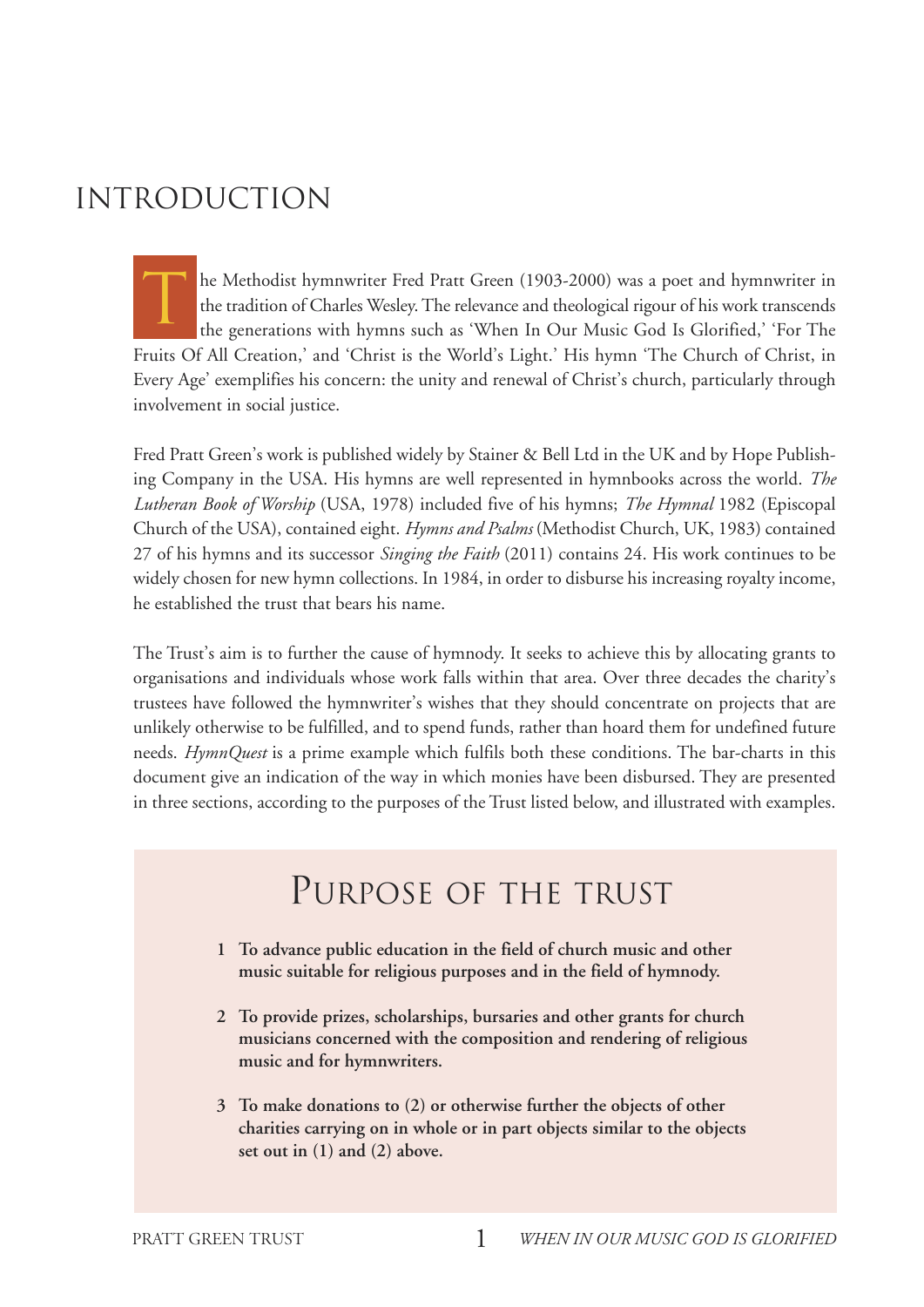

### **Pratt Green Collection, Durham University**

In its early years the Trust helped to establish Durham University as the UK library specializing in archive material relating to hymnody. The *Pratt Green Collection* of hymnody was set up at the university in 1987. Dr Pratt Green provided a core by donating his own collection of hymnals and works on hymnody. He also ensured that his own original notebooks were photocopied, bound and retained by the university.The need for a 'Centre for the Study of Hymnody' had first been proposed by Professor J R Watson. The Trust later donated to the *Pratt Green Collection* a further 1,400 volumes left to them by Oxford University Press.

Part of the collection's purpose is to facilitate the study of the alterations made in standard hymnals from one edition to another, and the changes in taste, theology and liturgy that they represent. As referenced in S. Doyle's 'The Pratt Green Hymnology Collection in Durham University Library,' *Durham University Journal* 81, 307-8, most of the hymnals received are in English, with a sprinkling of other languages, including some non-European. Early items include William Tans'ur's Works (1737-38), William Knapp's Set of *New Psalms and Anthems* (1750), and various 18th and early 19th century hymnals printed in the provinces.There are proof copies of *The English Hymnal* (1906) annotated by Percy Dearmer, the joint compiler, and copies marked by him with his own and Vaughan Williams's proposals for a projected new edition. Most recently the collection includes documents relating to the composition of the latest Methodist collection, *Singing the Faith* (2011).

The collection continues to grow and includes both printed and manuscript material. Unrestricted by period or denomination, it now contains 3,000 printed volumes, reflecting changes in taste, theology and liturgy since the eighteenth century. Additions continue to be made by donation and purchase.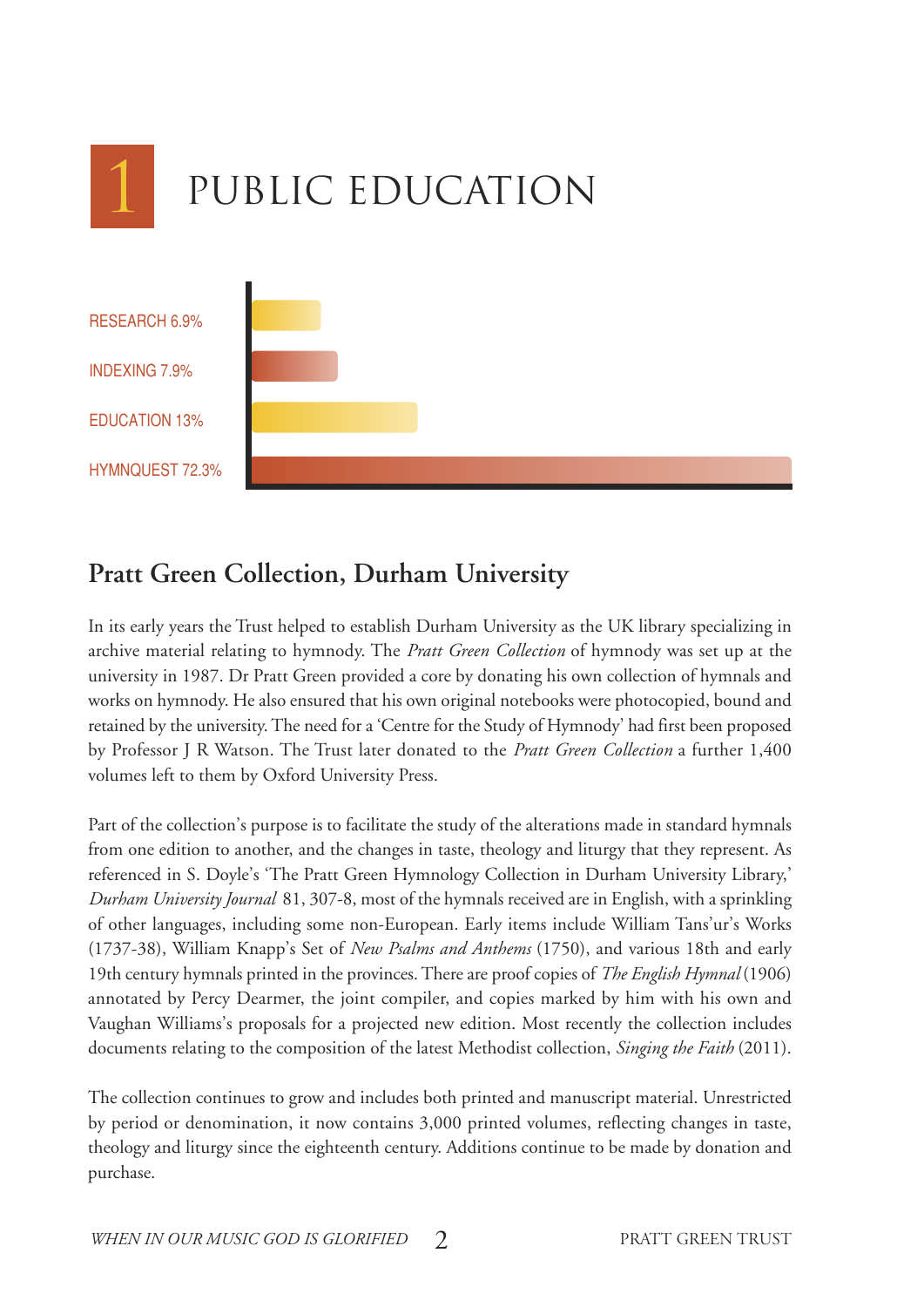#### **HymnQuest**

A major part of the Trust's work since 2000 has been the production of *HymnQuest*, a software application containing over 30,000 hymns and worship songs (with full text and opening melody). This unique resource contains comprehensive biblical, thematic and lectionary indexes plus author and composer biographies and pictures. Search facilities locate texts and trace tunes by their opening notes. The software indexes the contents of almost 500 hymnals and allows subscribers (with the appropriate copyright licence) to print service sheets or produce PowerPoint presentations for worship services as well as to copy, play and transpose over 1,300 public domain full hymn tunes.

Launched at the Christian Resources Exhibition at Sandown Park by BishopTimothy Dudley-Smith on 17 May 2000, *HymnQuest* remains the most comprehensive catalogue of hymnody. Originally a CD-ROM published at the back of the printed volume *HymnQuest*: *A Dictionary of Hymnody*, (1997) the software version has been published annually on behalf of the Trust by Stainer & Bell since 2000.

*HymnQuest* was the brainchild of Bernard Braley who initially co-edited the project with Canon Alan Luff before the Revd Brian Hoare and the Revd Don Pickard took over in 2006. Since the outset, Antony Kearns at Stainer & Bell has been responsible for the software design and development. As far back as 1989 the Trust commissioned Antony and Helen Kearns to produce a computer feasibility report on a dictionary of hymn tunes in 'shape order' based on initial research carried out by Revd Geoffrey Whitehead. Christine Donald now co-ordinates an industrious team of some fifteen people working on keying in, indexing, researching biographies and proof reading *HymnQuest* data. Antony Kearns has recently brought in Kieran Metcalfe of Ascent Creative to help develop the software for both Apple Mac computers and the latest generation of tablet and mobile devices. *HymnQuest* partnered with The Salvation Army for the production of the electronic edition of their 2015 International Song Book.



**Antony Kearns and Bishop Timothy Dudley-Smith at the launch of HymnQuest**



**Revd Alan Luff, Joyce Hoare and Revd Brian Hoare at the launch of HymnQuest**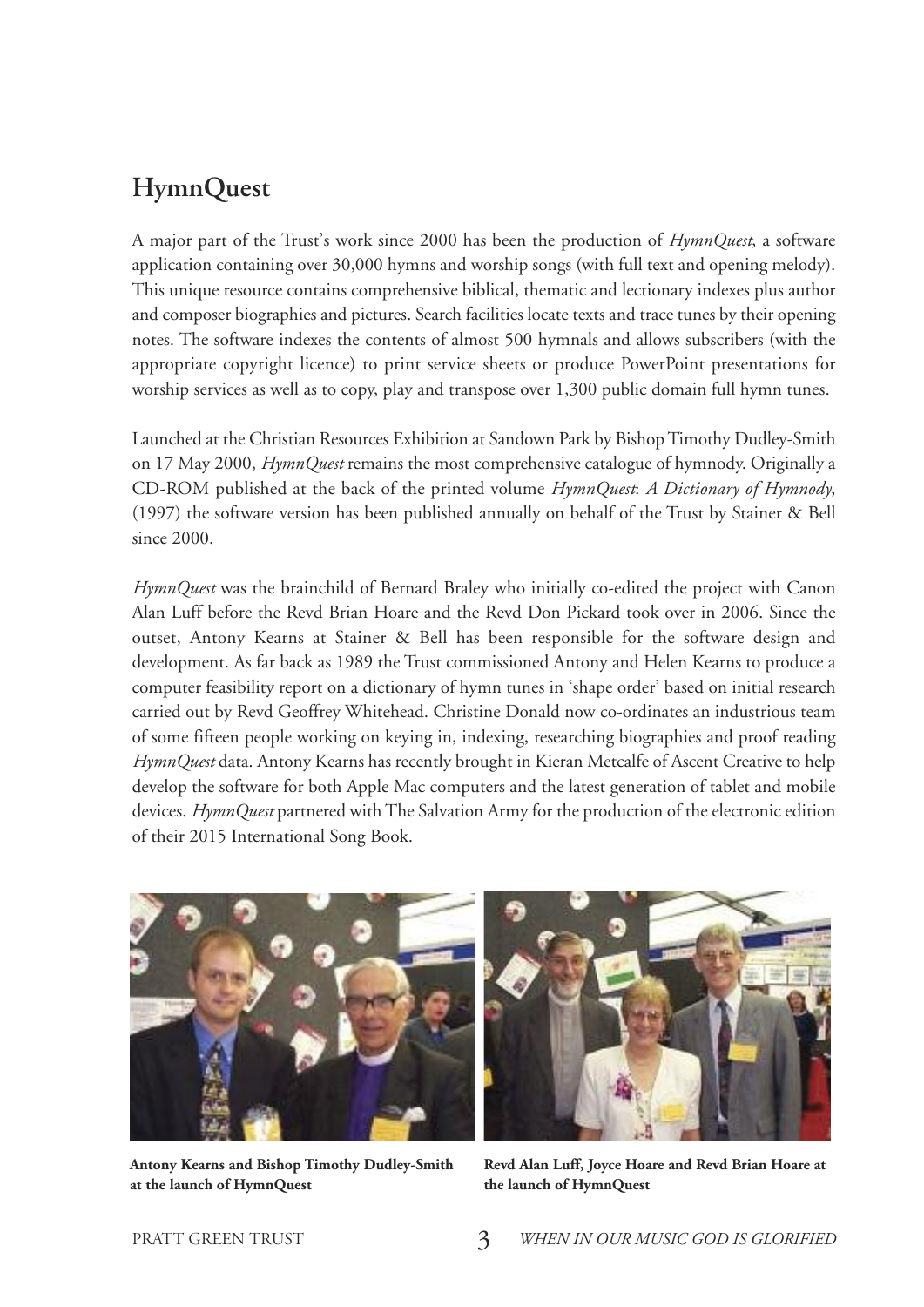

## **John Rylands Library, University of Manchester**

As part of its investment in hymnody, the Trust enabled The John Rylands Library to digitise indices in its Hymn Collection. Digital images have been combined in manageable electronic files, freely available through the library's website. This project has enabled postgraduate students to work on topics related to hymnody. Built in the 1890s, The John Rylands Library is widely regarded as one of the most beautiful libraries in the world. Its magnificent Deansgate building, in the centre of Manchester, and its archive collections are both of great international significance. Its outstanding Methodist archives include the single surviving complete volume of John Wesley's first hymnal, *A Collection of Psalms and Hymns*, published in 1737.

*WHEN IN OUR MUSIC GOD IS GLORIFIED* 4 PRATT GREEN TRUST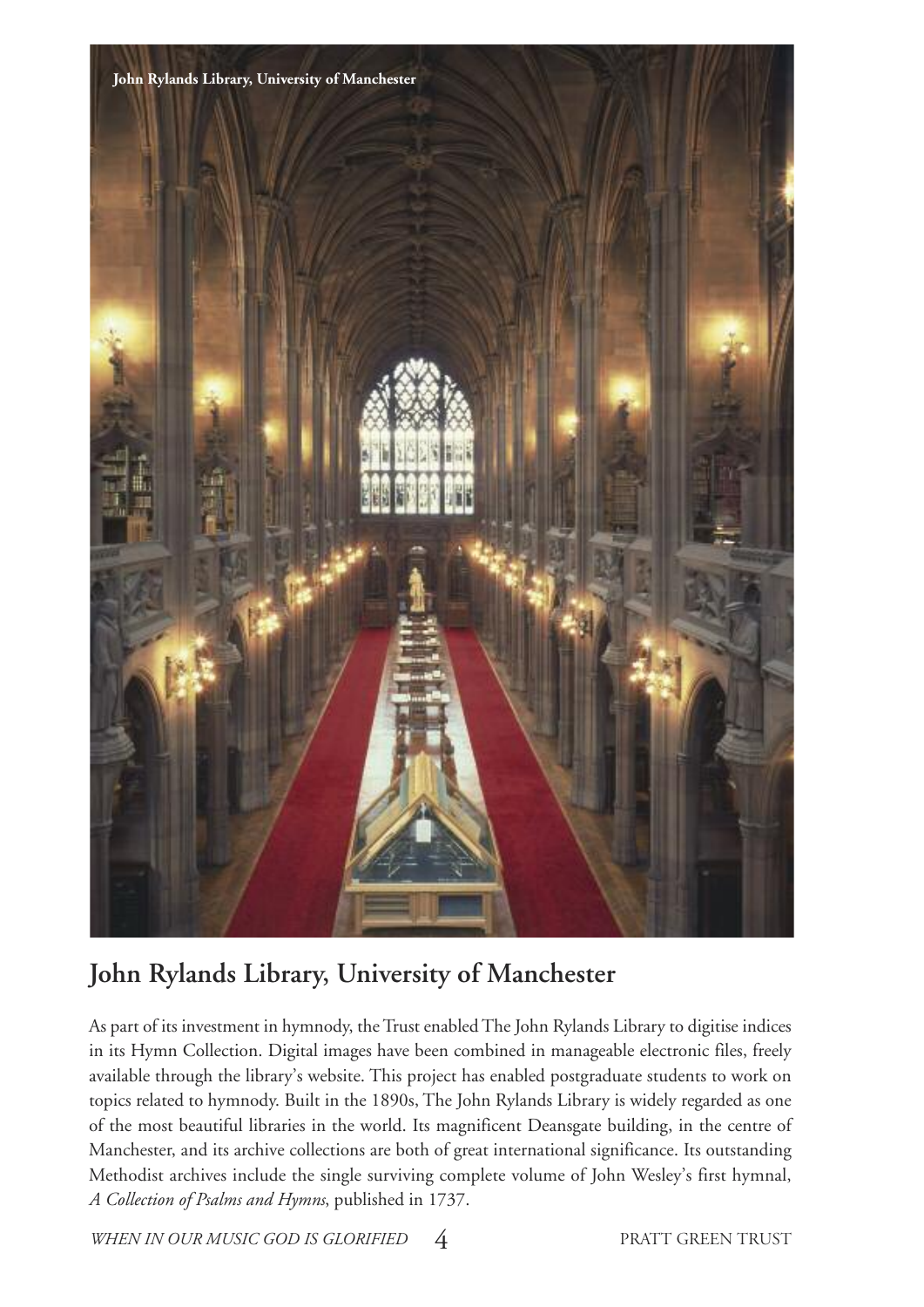

#### **Charles Wesley Heritage Centre Bristol**

The Trust was proud to support *The Hymnody Project* at the 'New Room' Bristol, from its earliest stage. This enabled an exhibition on hymnody and the origins of hymns to be installed in Charles Wesley's house and eventually online. The 'New Room' is the oldest Methodist Chapel in the world (built in 1739) and the cradle of the early Methodist movement. It was built and used by John Wesley and the early Methodists as a meeting and preaching place and as the centre for supporting and educating the needy members of the community. John's younger brother, Charles, one of the world's greatest hymnwriters, lived in a house close to the New Room Chapel. Charles Wesley (1707- 1788), his wife Sarah and their three children moved permanently to London in 1778 .

but Spirit led...

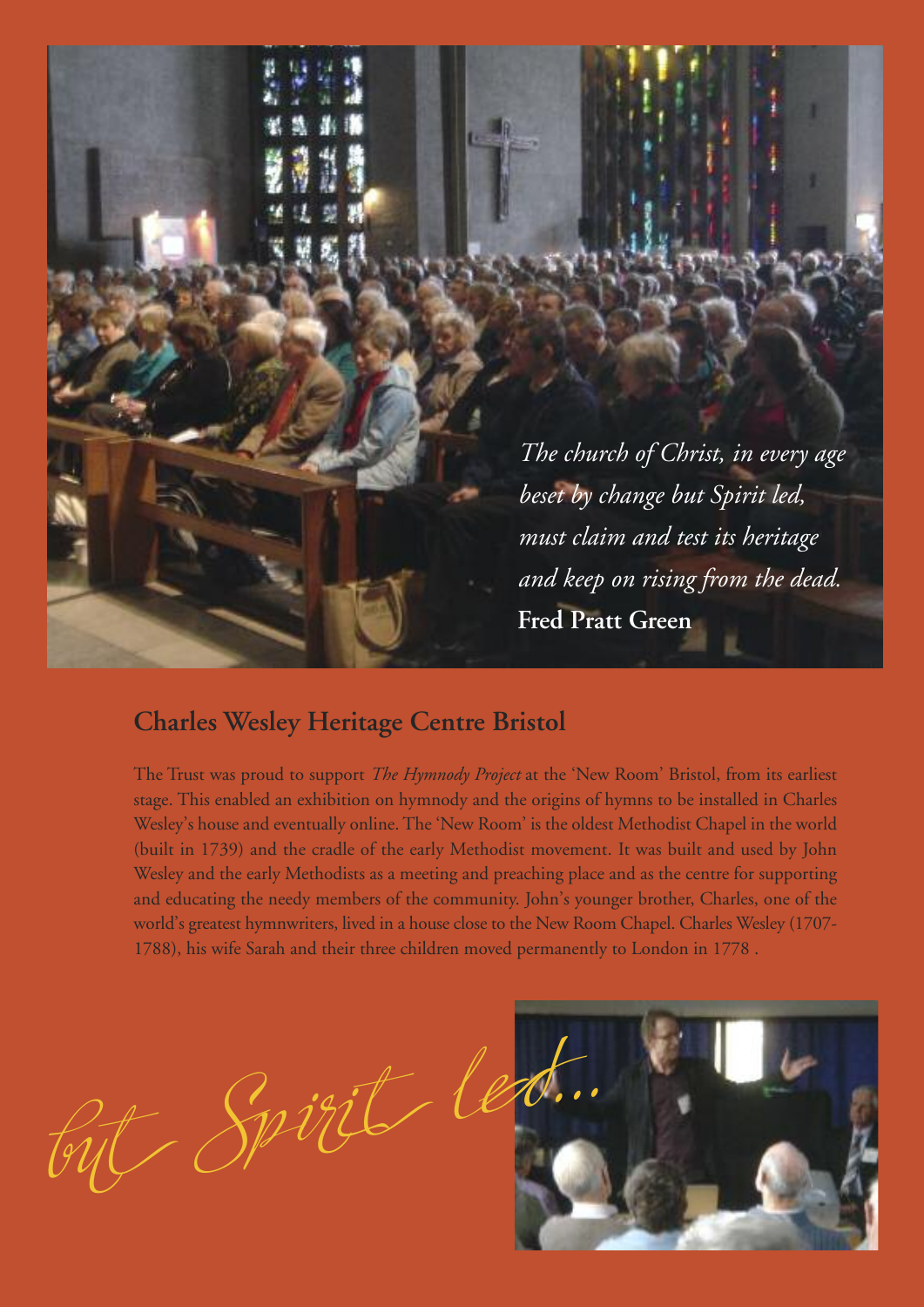

euRopean methodist hymnal • 5.2% multi-lingual ecumenical hymnal • 3% mil Vozes paRa celebRaR Wesley hymnal in poRtuguese (bRazil) • 35.6% methodist hymnal caRibbean & ameRicas • 17.8% LATVIAN HYMNAL • 13.4% JeWels in his cRoWn (bRitish asian hymns) • 3.7% cameRoon hymnal and shine uganda ministRies WoRship songs • 10.4% congRegational FedeRation hymnal (uK) and come celebRate hymnal (uK) • 11% hymnody competitions • 2.1% global hymnals • 31.7% bRitish hymnody • 66.2%

#### **Essay Competition**

In the first decade of the life of the Trust an essay competition was held. This asked for a 20,000 word essay on a challenging subject related to hymnody. The title offered in 1993 was: 'How have hymnwriters since 1945 used images and language which accurately represent the contemporary world, so that what Christians sing in church is recognisable as the world around?' In 1994 the chosen essay title was: 'A study of hymns and songs as they support Christians and Agnostics in times of stress such as overwork, redundancy, bereavement and despair.'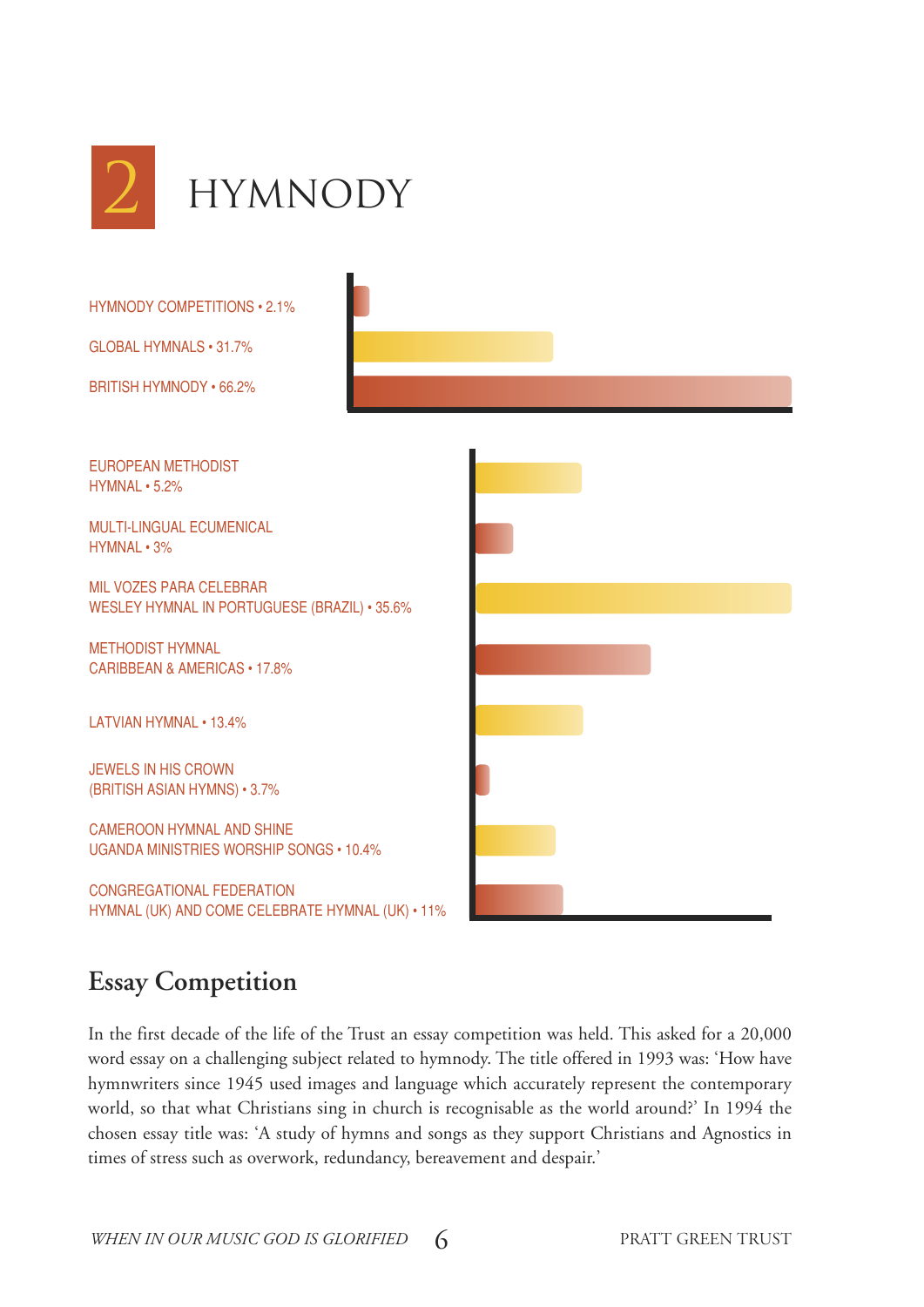The competition ran for two years. In the first year it was won by Basil Bridge, a minister in the United Reformed Church. A second prize was awarded to Andrew Pratt. The following year these two people tied for first place. This competition had some, perhaps, unexpected consequences in kick-starting an academic career for Andrew Pratt who went on to do research in hymnody, achieving an MA and then a PhD and subsequently becoming a Trustee.

### **Worship Cloud**

'Worship Cloud,' originally 'Twelvebaskets,' is a web-site begun by the Revd Wayne Grewcock, a Methodist Minister. While he was training for the Ministry Wayne recognised that people using photographic images in worship would be helped if a web-site could be set up to share such images. He realised that sustaining such a site would incur costs and so he set this up on a basis that would provide small royalties for contributors derived from charges for downloads. The intention was not to make large profits but to raise an income sufficient to sustain the site. The project expanded to include a wide variety of worship resources, including hymns. The site joined with the Leaders of Worship and Preachers' Trust, being renamed 'seedresources.' Latterly it was re-launched under the name of Worshipcloud, at http://www.theworshipcloud.com/

### **Jewels In His Crown**

A pioneer gathering of British Asian Christian groups initiated by the Christian mission organisation 'Interserve' met at Cliff College in the year 2000 with the aim of encouraging and resourcing ministry and worship among Asians living in Britain. In preparation for this the Trust funded a competition to find new worship songs in the different Asian languages and musical styles found in the UK, and invited Brian Hoare to serve as one of the adjudicators. The conference led to several mission agencies involved in work among South Asians in the UK joining together to form a movement called 'Jewels in His Crown' whose aim was to encourage and equip South Asian Christians in their ministry and outreach to other South Asians, and to challenge the wider church to recognise South Asian Christians in Britain as a significant community within the multi-cultural Body of Christ.

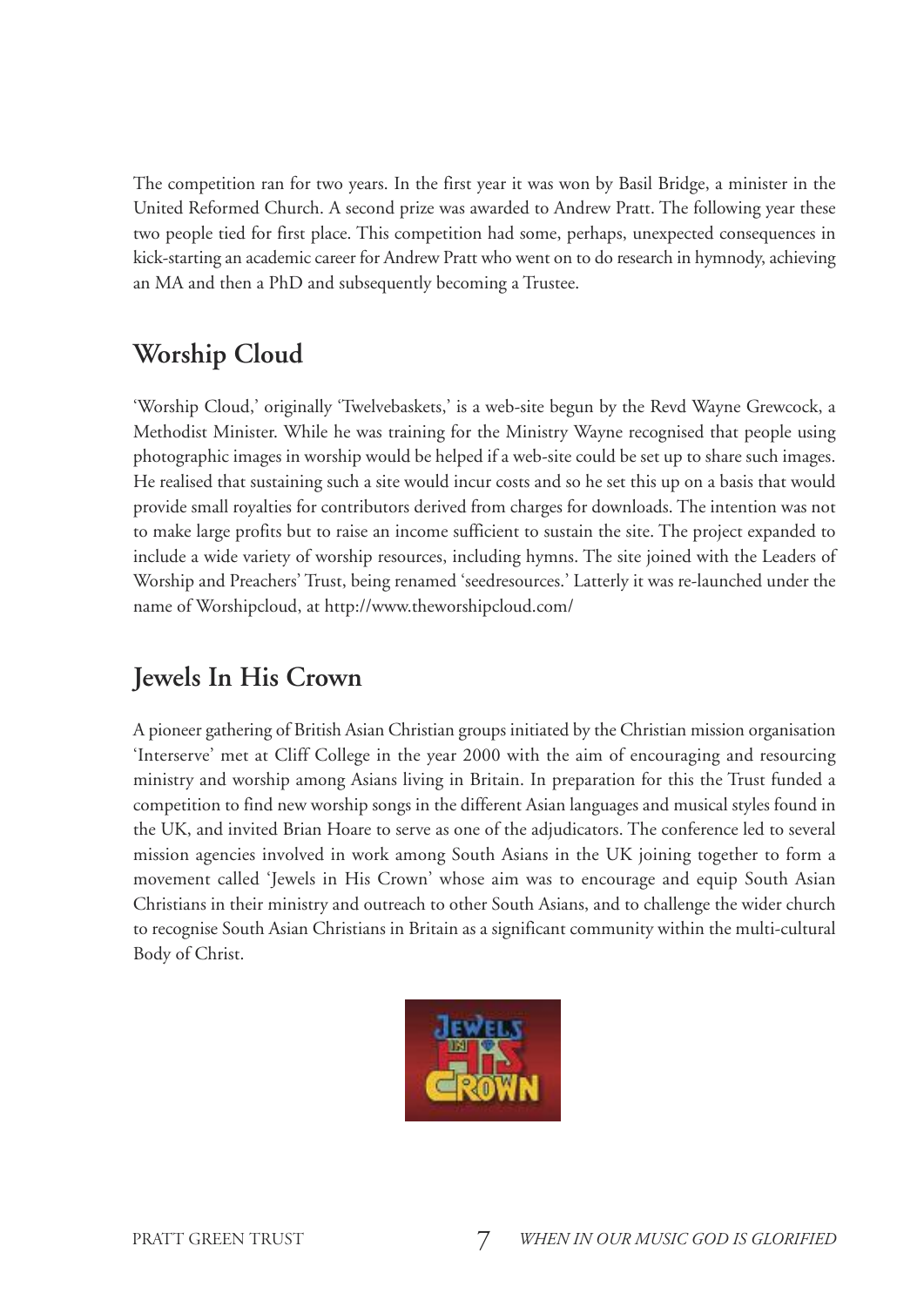#### **The Cameroon Hymnal Initiative**



United Methodism is one of the newest denominations in the Republic of Cameroon on the central West coast of Africa. Developing local leadership is a high priority for the growing church. The Cameroon Mission Initiative is registered as a non-governmental organisation (NGO) and the lack of facilities makes it harder to hold worship services or organize clinics and schools. Healthcare quality is poor and life expectancy is extremely low.

In 2005 Dr Wesley Magruder, Director of the Cameroon Mission of The United Methodist Church, recognised the need for a hymnal to

support the development of Christian identity with Wesleyan emphasis. He approached the Executive Director of *A Ministry of Congregational Singing* in Dallas, Texas, for advice. The Revd John Thornburg became a strong supporter and consultant for the project, raising initial funds through partnership with Greenland Hills United Methodist Church. *The Cameroon Hymnal Initiative* got off the ground with gatherings in Yaounde and Douale, followed by a series of nationwide consultations in local areas. A four-strong Cameroonian editorial team was established in 2006. The Trust supported the project by providing grants over three years.

Since it was impossible to include all 250 local languages, the editorial team chose to produce a bilingual hymnal in French and English, with a set of blank pages for local praise songs to be added. The hymnal includes a pattern for Sunday worship, Eucharist and Baptismal services, psalms and prayers, and hymns, songs and choruses from around the world, printed in both languages. It features Cameroonian hymns (some by the editorial team), Charles Wesley hymns, Freedom songs from South Africa and praise choruses from South America. There are also 122 further songs in French or English to account for regional singing styles and ethnic diversity. The editors believed that communities should invest in their hymnal and therefore set a reasonable price for church members of 2000FCAs (or \$4USD), roughly 50% of production cost. Every pastor received a CD containing songs from the hymnal and as these were learned and absorbed (over the course of 12 months) further CDs were produced to continue the process.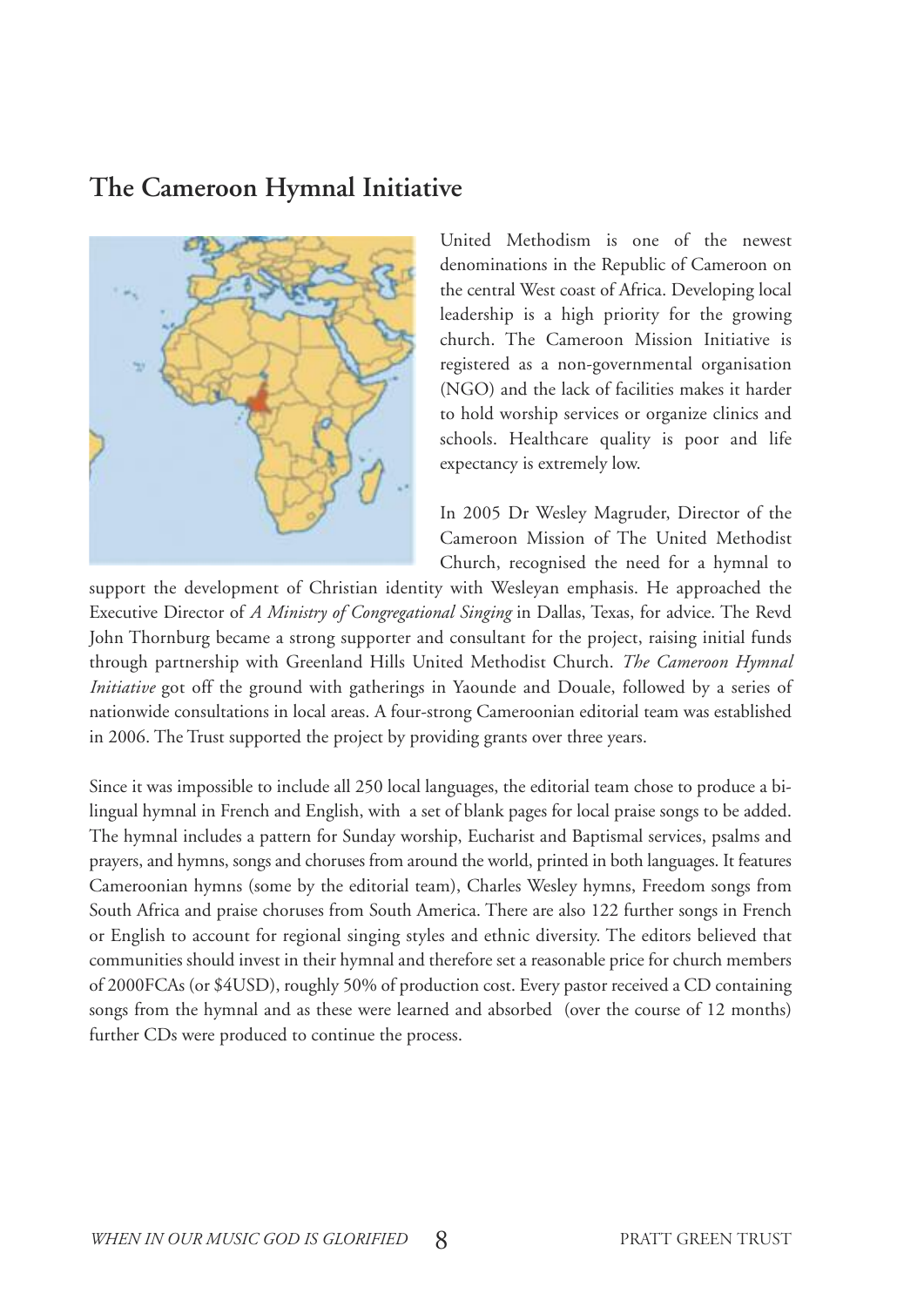

hymn society oF gReat bRitain and iReland • 40% inteRnational hymn society conFeRences • 12.2% methodist chuRch music society (noW aRtseRVe) • 27.6% hymnody chaRities • 20.2%



#### **Churches Copyright Conference**

In 1990 the Trust agreed to continue the work done by the Revd Geoffrey Whitehead on a Musical Dictionary of British Hymn Tunes following his sad death in a car accident. Bernard Braley began work on the copyright status of hymn texts and thus laid the groundwork for the entire *HymnQuest* project. A 'Vision Paper' outlined his dream of producing a software resource which would include words, music, biblical and thematic indexes, links to the liturgical year, texts for all-age and children's worship and biographical details of authors in an easilyaccessible format. The October 1992 publication of *The Churches' Copyright Directory* for the Pratt Green Trust by Stainer & Bell was almost entirely Bernard Braley's work, with the technical assistance of



Antony Kearns. Over 100 people attended a day conference on 'Copyright and the Local Church' organised by the Trust at Trinity Church, Golders Green on 24 October 1992.

#### **Singing in the Millennium**

350 people gathered at the Hayes Conference Centre, Swanwick, in October 2000, for a conference to mark the new millennium. Organised jointly through the Methodist Church Music Society and *Worship Live*, the event was funded through the Pratt Green Trust. Speakers included many well known figures of hymnody and hymnology, among them John Bell, who led a wonderful act of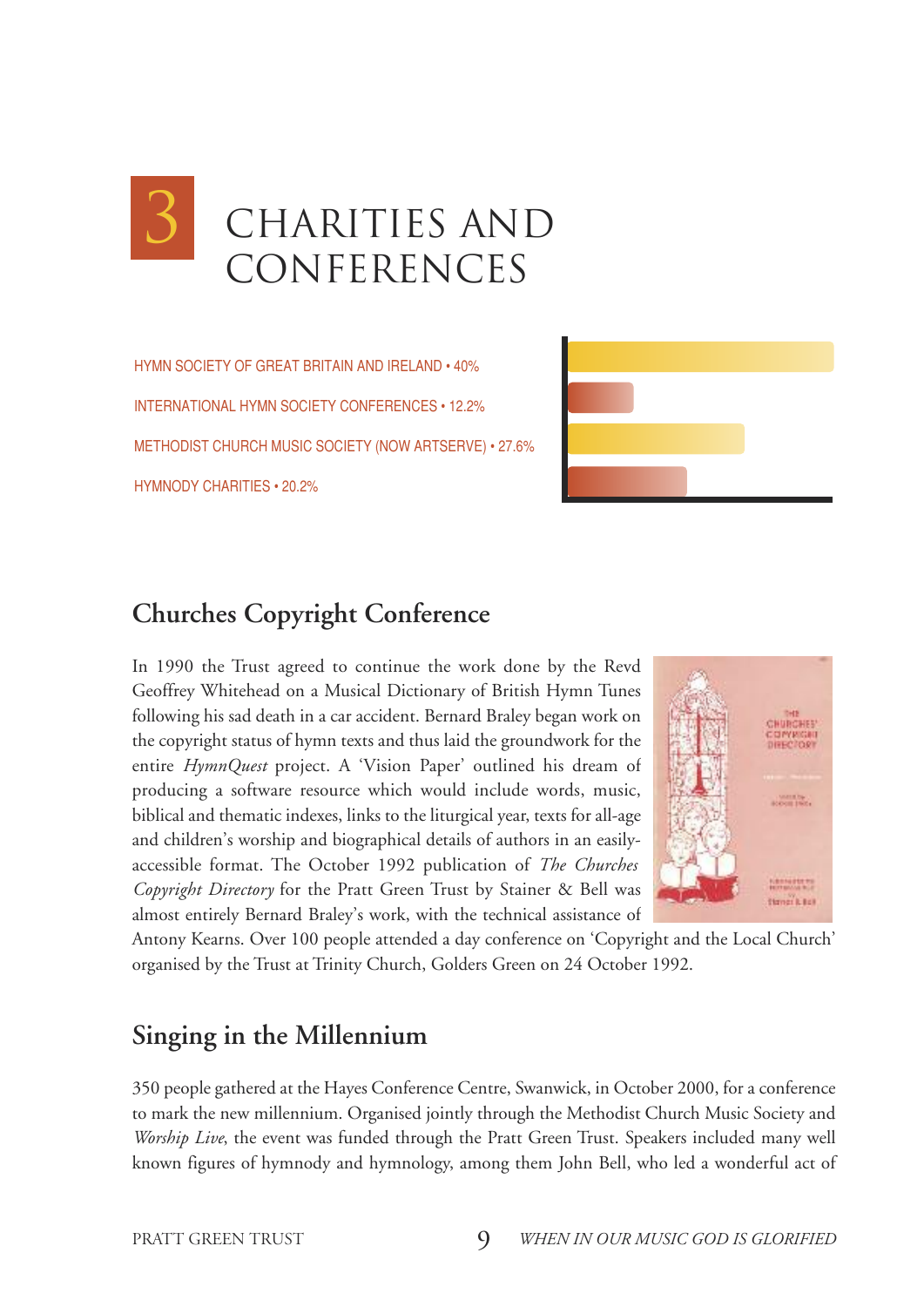worship, in which reflections on scripture passages on food and drink were earthed in the sharing of bread and honey. There were workshops led by *Worship Live* contributors, on subjects such as 'Hymns and Psalms of Lament,' 'All age worship,' 'Singing in the world Church' and 'New tunes for new words'; and everyone sang the winning entries to the *Worship Live* Millennium competition, one hymn and one song. A panel of 'prophets' led a session whose aim was to discern new directions for music in worship. As the conference drew to an end, news arrived that Fred Pratt Green had died, at the age of 97. He had been very much at the heart of the conference, and the Trust founded in his name had made the gathering possible. It was a strange, affecting and very moving ending to a most significant time together: a new millennium, and the passing of one of the giants of the age.

#### **Hymn Society of Great Britain and Ireland**

The Hymn Society of Great Britain and Ireland was founded in 1936. Its purposes include encouraging study and research in hymnody, promoting good standards of hymn singing in local congregations, and encouraging the discerning use of hymns and songs in worship. The Society produces a quarterly publication (the Bulletin), as well as publishing 'Occasional Papers' which explore a wide range of hymn-related subjects in greater depth. All publications are maintained in print and offer an invaluable resource for research into hymnody. The Society organises an annual conference and seeks to respond to a wide range of national and international enquiries about hymns and hymnody.

Periodically The Hymn Society of Great Britain and Ireland hosts an International Conference for other societies: HSUSC (The Hymn Society in the United States and Canada), IAH (Internationale Arbeitsgemeinschaft für Hymnologie), and The Welsh Hymn Society. Previously these have been held at Oxford in 1981 and York in 1997. The 2015 six-day conference, *Hymns in Liturgy and Life*, at Robinson College, Cambridge, was once again an international gathering. The composer, John Rutter, spoke at the inaugural dinner and the Honorary President of the Society, the Rt Revd and Rt Hon. Baron Williams of Oystermouth (formerly the Archbishop of Canterbury), delivered the opening lecture. Other lecturers from the UK were the Revd Dr June Boyce-Tillman, Canon Rosalind Brown and Professor E. Wyn James (The Welsh Hymn Society). Lecturers from overseas were Dr Britta Martini, Professor Kenneth Hull, Dr Tapani Innanen, Professor Robin Knowles-Wallace, Dr Stephan Reinke and Mr Geoffrey Moore.The conference included three Hymn Festivals in churches and colleges around Cambridge as well as an organ recital and historic exhibitions about hymnody. Since its inception, the Pratt Green Trust has supported the production of the Hymn Society's various publications, the provision of International Conferences, as well as many other important projects such as the indexing of Bulletins.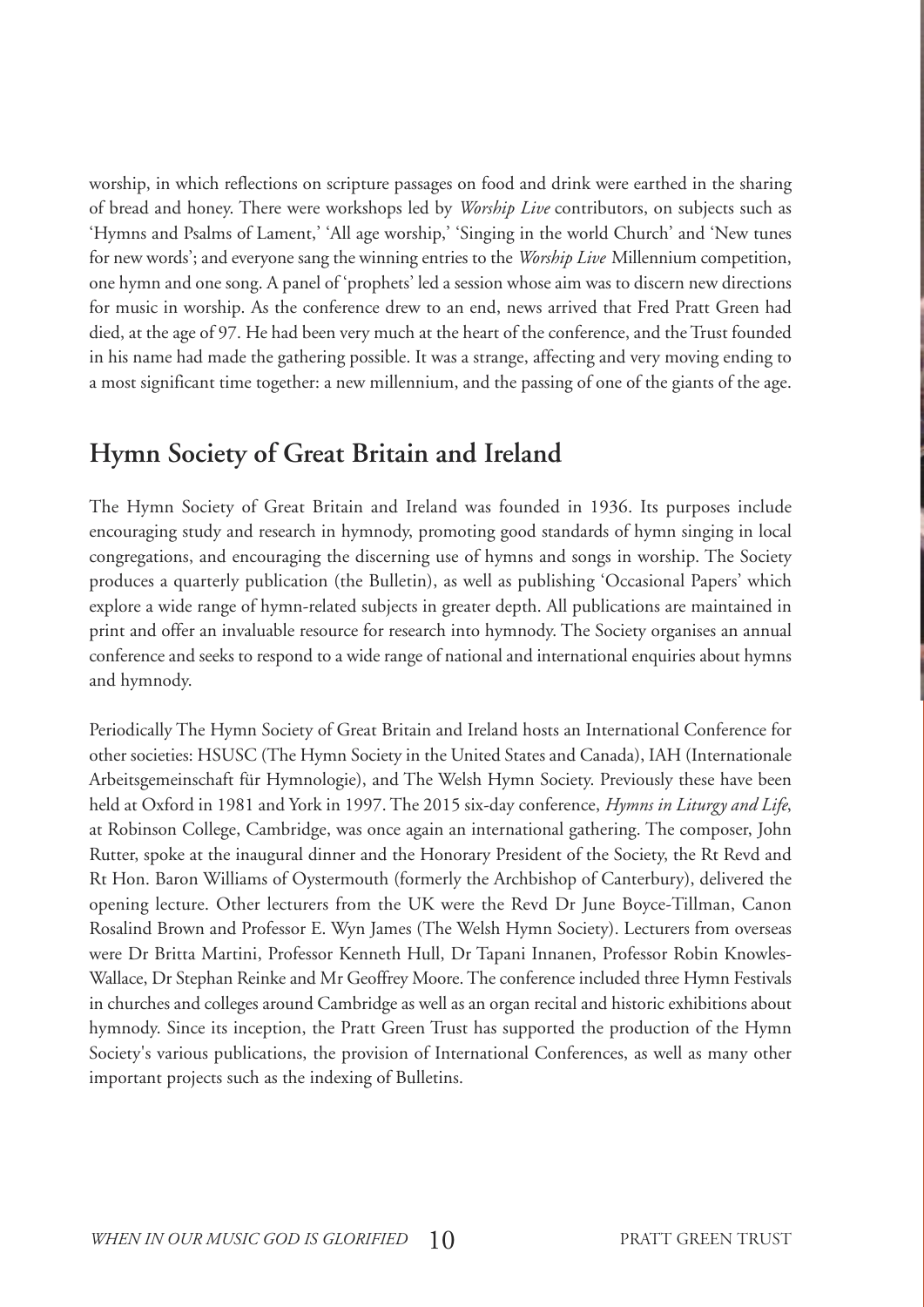*"When the church of Jesus shuts its outer door, lest the roar of traffic drown the voice of prayer: May our prayers, Lord, make us ten times more aware that the world we banish is our Christian care."* **Fred Pratt Green**

#### **Pratt Green Trust • 25th Anniversary Celebrations at Coventry Cathedral**

The Pratt Green Trust celebrated its 25th Anniversary with a hymn festival and seminar held in a packed Coventry Cathedral on 28th March 2009. Broadcast later on BBC Radio, the worship was led by the St Michael's Singers under the direction of Paul Leddington Wright. The hymns of trustees were well-represented. Speakers included Revd Dr Andrew Pratt, Bernadette Farrell, Graham

our Christian

care...

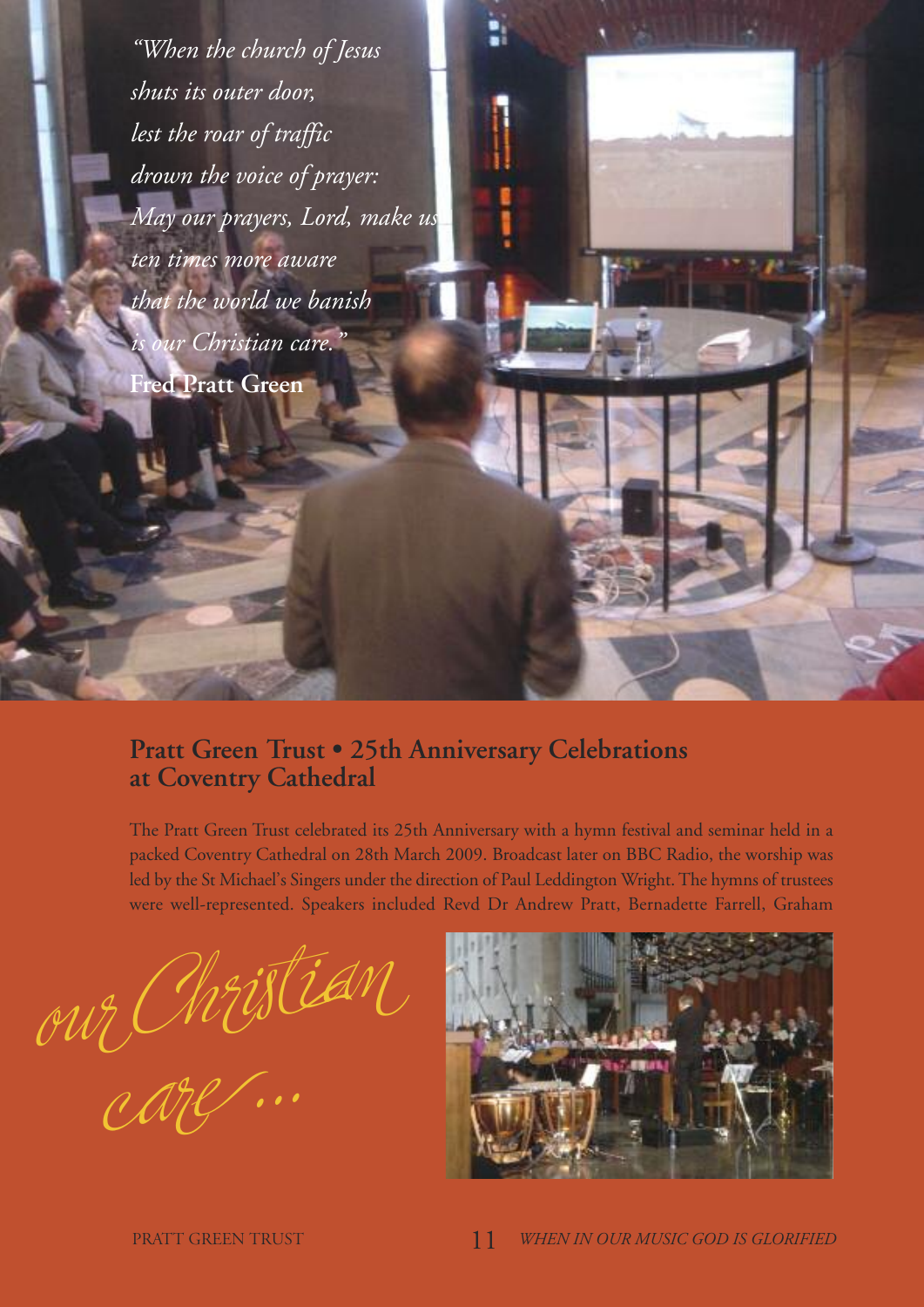Kendrick and Revd Dr Janet Wootton. The keynote address, 'Hymns and Songs in Christian Worship,' was given by the Rt Revd Timothy Dudley-Smith. He concluded with these words:

'I remind you of Paul's address to the synagogue at Pisidian Antioch, where he spoke of how David 'served his own generation by the will of God.' Perhaps it is a reminder that our real business lies with the present; that the future is in better hands than our own; and that we should bend our best efforts, hymn-lovers that we are, to see that our own generation continues to enter fully into the treasures of their inheritance, to the glory and praise of God.'

*Rt Revd Timothy Dudley-Smith, March 2009*

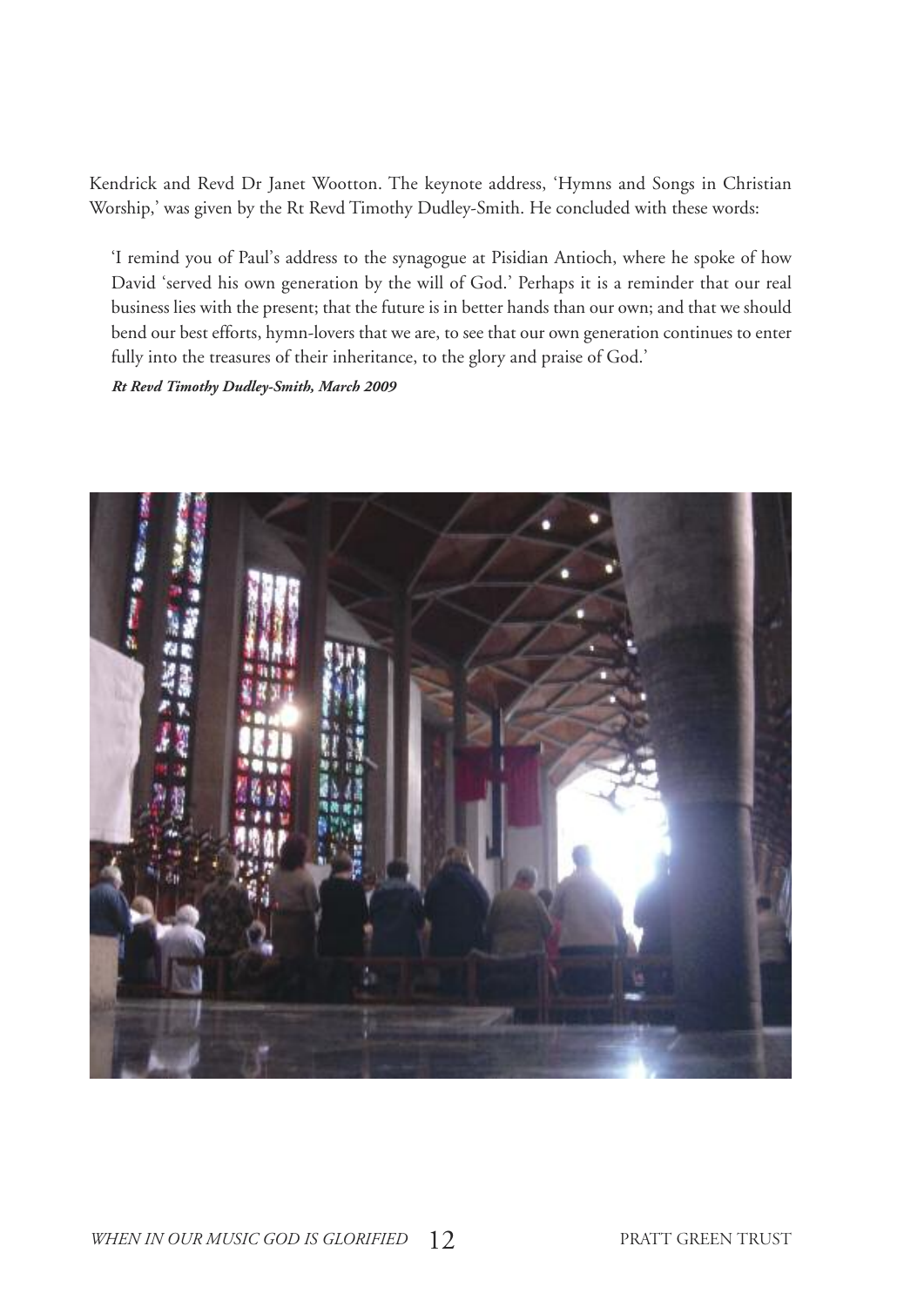# Leadership of the Pratt Green Trust

#### **Bernard Braley**

(Founding Chairman, 1985-1992)

**Bernard Braley** (1924-2003), a publisher and Methodist local preacher, was a leading figure in the renaissance of 20th-century British hymnody. As managing director of Galliard and Stainer & Bell (who acquired Galliard in1972), he pioneered

the works of Fred Pratt Green and other nonconformist writers whose work now forms an integral part of church and school worship. During the 1950s Braley's professional expertise was a support to Stainer & Bell, which had been in his family almost since its foundation in 1907. In 1968, through Galliard, he issued Sydney Carter's songs, including the contemporary classic 'Lord of the Dance.' Next followed Fred Kaan's collection, *Pilgrim Praise*, changing forevder the face of British hymnody with its radical image of Christ in the modern city. In the 1980s Braley published the works of Fred Pratt Green, going on to establish the Pratt Green Trust. The encyclopedic digital database of hymnody, *HymnQuest*, was his brainchild. Throughout this period he also lobbied parliament during the drafting of the 1988 Copyright Act, in which some of his words were enshrined. Alongside Stainer & Bell's *Musica Britannica*, his legacy includes three volumes of meticulously researched biographies of Hymnwriters, and, most characteristically, the anthology collected in *Worship and Where We Work*.



**Alan Luff** (Chairman, 1992-2006)

**The Revd Canon Alan Luff** (b.1928) is a clergyman of the Church of England. After reading Classics, and later Theology, at University College, Oxford, he

studied for the Anglican Ministry at Westcott House, Cambridge. Ordained in 1957 he served in parish ministry until 1962, then as Precentor at Manchester Cathedral (1962-68). After meeting his bilingual wife, Enid, he became a fluent Welsh speaker, and later produced a unique and comprehensive book on Welsh hymnody, *Welsh Hymns and Their Tunes* (1990 Hope Publishing Co). He became vicar of the Dwygyfylchi (Penmaenmar) diocese of Bangor (1968-79); Precentor and Minor Canon of Westminster Abbey (1979-92), and Canon of Birmingham Cathedral (1992-96). He was the Anglican member of the editorial group for *Hymns and Songs* (1979-83), which includes one of his hymns, 'Lord, we your church are deaf and dumb' and several antiphons devised from biblical texts. A consultant to the Dunblane Music Consultations, he joined the British Hymn Society, first as its Secretary (1973-86), then as Chair (1986-95) and Honorary Vice-President (1996-). As Vice President of the International Fellowship for Hymnology (1999-2005) he fostered links between British hymnologists and the Hymn Societies in USA and Europe. As a trustee of the Pratt Green Trust from 1986, he was joint editor of *HymnQuest* with Bernard Braley and the longest serving Chair.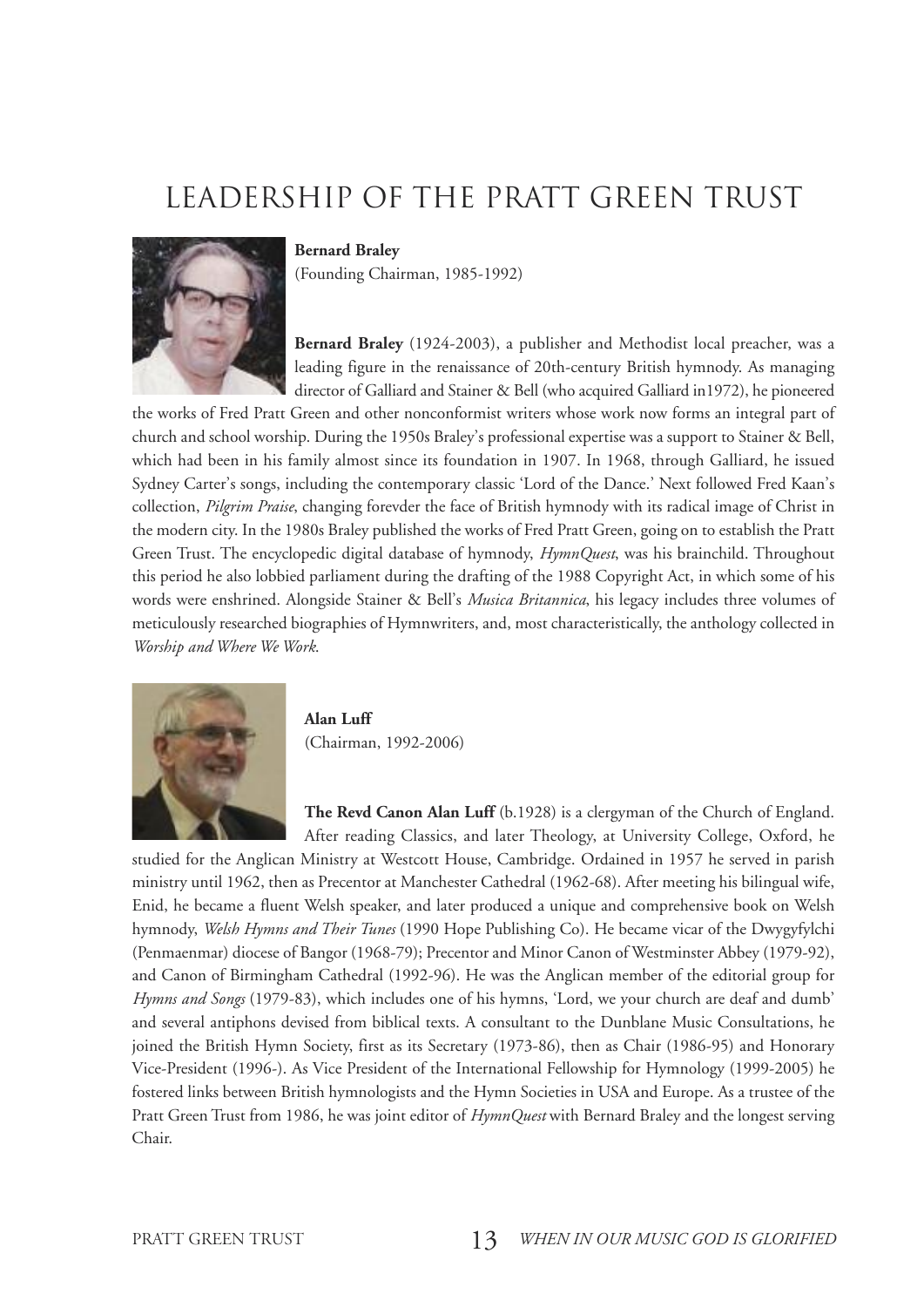

#### **Brian Hoare** (Chairman, 2006-2015)

**The Revd Brian Hoare** (b.1935) entered the Methodist ministry in 1968. He first served as Chaplain to Hunmanby Hall School, near Filey (a position Fred Pratt Green had also held). Subsequent appointments included the Hull Mission Circuit, East Yorkshire; Cliff College, Derbyshire (as NewTestamentTutor); Longton Central Hall, Stoke-on-Trent; Methodist Home Mission Division (Deputy General Secretary) and then Methodist Connexional Team (Secretary for Evangelism). He was President of the Methodist Conference from 1995-96 and retired to Knaresborough, North Yorkshire in 2000. Some forty of his hymns and tunes appear in print, the best known among them being 'Born in song! God's people have always been singing'. His tune RIDGEWAY set to Fred Pratt Green's words 'After darkness, light' happily links the Trust's founder and its retiring Chair. Brian's musical publications include *Hymns and Songs for Worship* (1988), *Celebrate and Sing* (1991), the full length musical *New Creation* (1995) and *Singing Faith* (1998). He served on the councils of the Royal School of Church Music and the Music and Worship Foundation and is a Member of the Jubilate Hymns team. He was on the editorial committees for *Hymns and Psalms* (1983), *Sing Glory* (1999) and *New Start Hymns and Song*s (1999). The longest-serving member of the Pratt Green Trust, he joined the Trust in 1989, became Deputy Chair in 1999, and was appointed Chair in 2006. Joyce Hoare, Brian's wife, also served as *HymnQuest* Coordinator 2000-2003 and Minutes Secretary 2003-2015. During his decade as Chair the Trust's work grew to include more developing countries and the scope of *HymnQuest* expanded enormously.



**Andrew Pratt** (Chairman, 2015-)

**The Revd Dr Andrew Pratt** (b. 1948) is a Methodist minister, lecturer and prolific hymnwriter. Based until his retirement in 2015 at Luther King House, Manchester,

a Christian interdenominational educational college for ministry training and theological study, he also taught within the South North West Regional Training Partnership. Originally a zoologist and marine biologist, Andrew later trained for the Methodist Ministry at Queens College, Birmingham, serving in Circuits in Cheshire and Lancashire. On two consecutive years, he entered the Pratt Green Trust Essay Competition, achieving second and joint first prizes. This served as a springboard for his study of hymnody. In 1997 he received an MA in English from the University of Durham for his research into F.W. Faber. He obtained his PhD from Liverpool University on the origins of the *Methodist Hymn Book* (1933). His research was published by Epworth in the UK as 'O For a Thousand Tongues' (2004). Among his best-known hymns are 'God, you hold me like a mother', 'God's on our side, and God will grieve' and 'Best of all is God is with us.' His publications include *Reclaiming Praise* (2006), bringing together 150 of his one thousand hymns and *More than Hymns* (2015). Many of his texts address contemporary issues and human challenges. Others hymns appear in *Come Celebrate* (2009), *SingingThe Faith* (2011) and *Sing Your Faith* (2012), as well as on the website http://www.theworshipcloud.com/. He has edited two books for children's and all-age worship, is a past chair of the Methodist Peace Fellowship and a Non-executive Director of Stainer & Bell Ltd. He became a trustee of the Pratt Green Trust (2003), Deputy Chair (2006-2015) and was appointed Chair in 2015.

*WHEN IN OUR MUSIC GOD IS GLORIFIED* 14 PRATT GREEN TRUST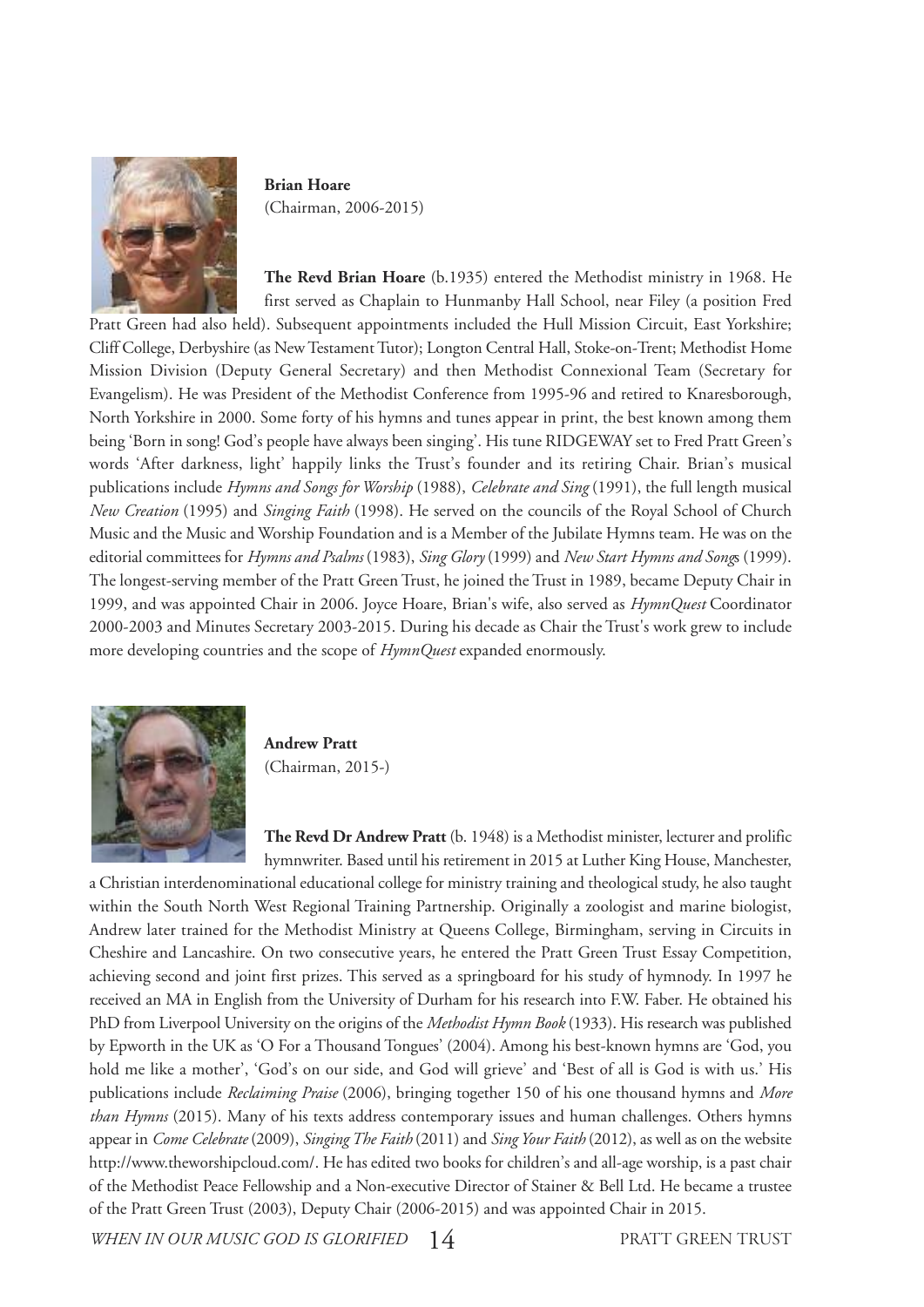

#### **Founding Trustees**

Bernard Braley (1984-2000, Chair 1985-1992) Carol Wakefield (1984-1992) Keith Wakefield (1984-1987) Robin Leaver (1984-1986)

#### **Trustees**

Revd Dr Alan Luff (June 1986-2006, Chair 1992-2006 ) Revd Brian Hoare (1989-2015, Deputy Chair 1992-2006, Chair 2006-2015) Revd Don Pickard (1993-current) Revd Dr Janet Wootton (1993-2004, 2011-2015, Deputy Chair 2015-current) Revd William (Bill) Thomas (1999-2004) Revd Dr Andrew Pratt (2003-, Deputy Chair 2006-2015, Chair 2015-current) Revd Robert Canham (2004-current) Judy Jarvis (2004-2010) Peter Relf (2006-2014) John Barnard (2006-2015) Bernadette Farrell (2007-current) Revd Dr Graham Adams (2014-current)

#### **Officers**

Keith Wakefield (Secretary 1984-1987) Mary Shannahan (Secretary 1989-1993) Joyce Horn (Secretary 1998-2003) Joyce Hoare (*HymnQuest* Co-ordinator 2000-2003, Minutes Secretary 2003-2015) Revd William (Bill) Thomas (*HymnQuest* Co-ordinator 2003-2004) Christine Donald (*HymnQuest* Co-ordinator 2004-, Minutes Secretary 2016-) Antony Kearns (Advisor representing Stainer & Bell 1998-current) Revd Peggy Jackson (Treasurer 1993-2000) Peter Braley (Treasurer 2000-2006) David Fairclough (Treasurer 2006-current) Kenneth Fairclough (Charity Secretary and Auditor 2004-current)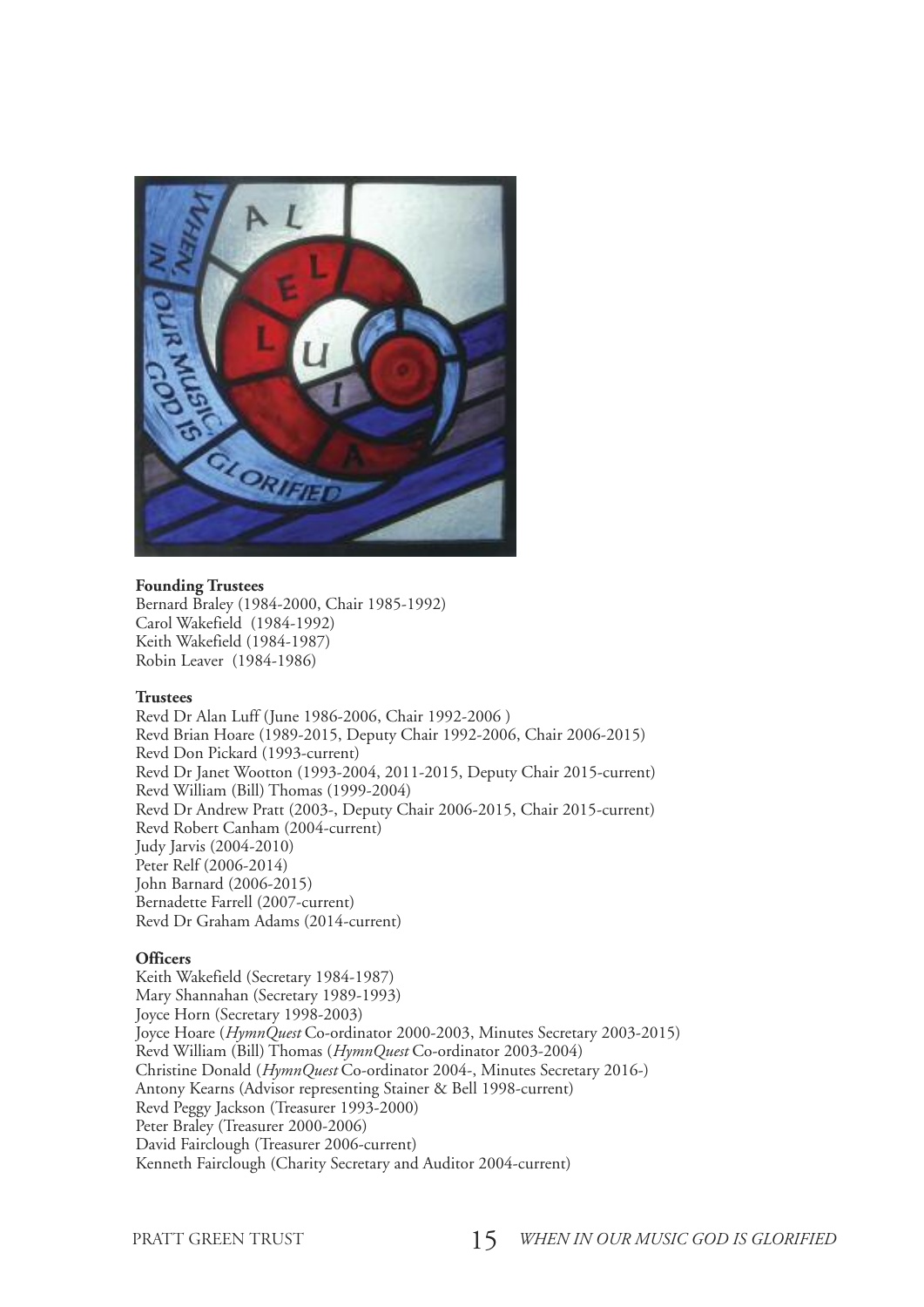

**Fred Pratt Green MBE** (1903-2000)

The Revd Dr Fred Pratt Green was the most prolific Methodist hymnwriter since Charles Wesley. His legacy of nearly 300 hymns includes several of the most widely anthologised texts of the 20thcentury. Born in the village of Roby, now an eastern suburb of Liverpool, he later attended Wallasey Grammar School and Claremount Road Wesleyan Church. His schooldays were completed at Rydal, the Methodist Boarding School at Colwyn Bay, Wales.

Green was the third child (and late arrival) of his parents, Hannah and Charles. As a young man he developed valuable business acumen by working for four years in his father's leather company. In 1924 he felt the call to ministry and spent a year with the Severn Valley Circuit. From 1925-28 he studied at Didsbury Theological College. As a candidate for ministry he began to use the name F. Pratt Green, to distinguish himself from another 'Frederick P Green.'The change seemed appropriate as he had been christened 'Pratt' after a Methodist preacher relative. While at college, he won several essay prizes and wrote his first published play, *Farley Goes Out*, about the foreign missions. First choosing to serve as a missionary in Africa, he was instead sent as Chaplain to the newly founded Methodist Boarding School for girls at Hunmanby Hall, Yorkshire. There he met his future wife, french teacher and Methodist local preacher, Marjorie Dowsett. They were married in 1931.

Throughout over forty years of active ministry, Green cherished Methodism's open welcome at Holy Communion. He served communities across England, starting in the Filey Circuit, then Otley, where he lived in a manse at Pool-in-Wharfedale. While he was at Girlington, in the Bradford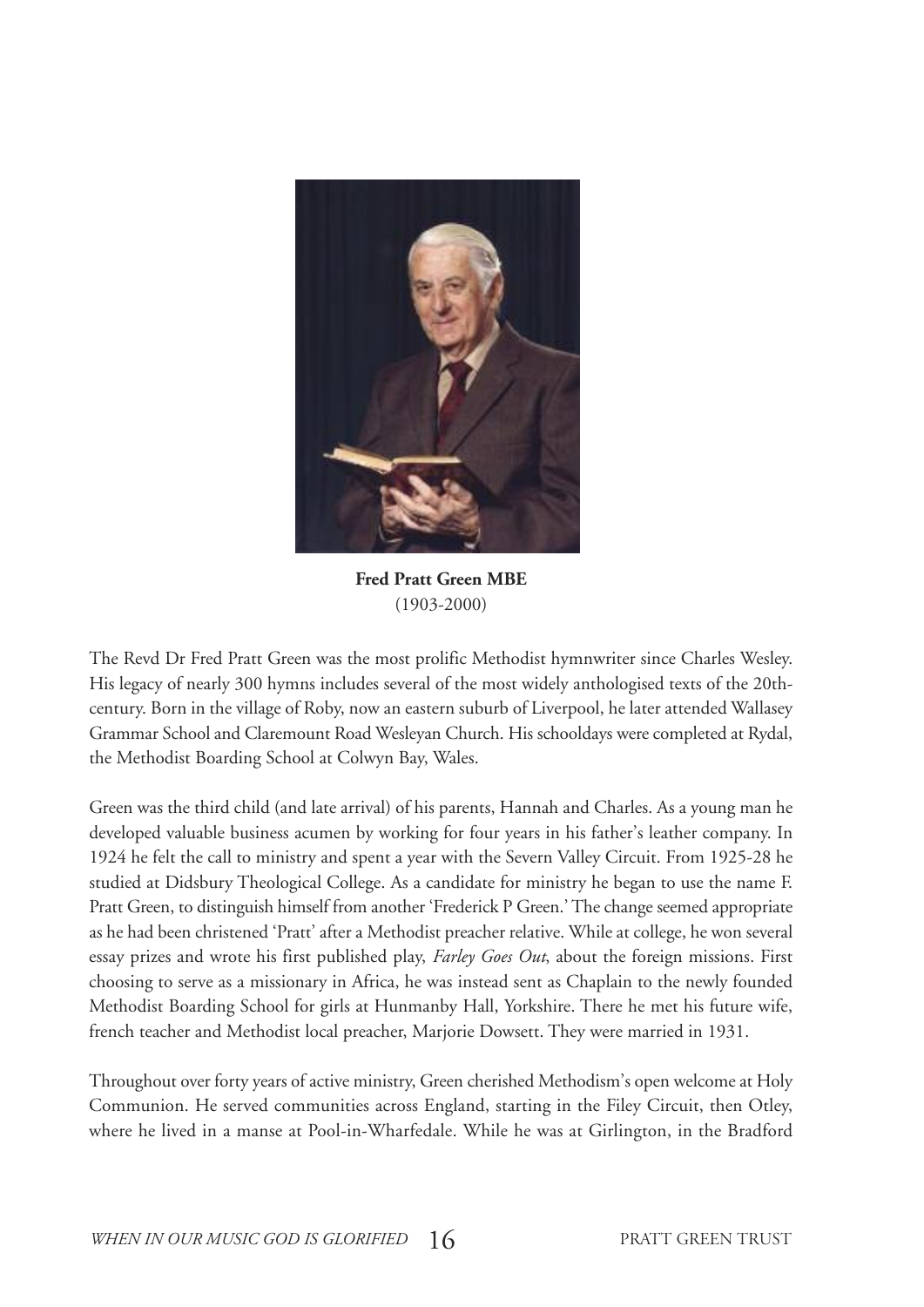Circuit, the economic depression increased the social divide in his congregation. Green's preaching underlined his conviction that God provides the earth for everyone. He wrote plays for local drama groups, published by Lampass Press. Living in a multi-faith city, he even attended the 1936 World Congress of Faiths in London. He was inspired and challenged by the spiritual insights and common values he shared with other believers. His rejection of extreme Christian fundamentalism did not diminish his ever deepening faith in the Cross. He felt its uniqueness and closeness to the realities of human life, not least during his own short period of breakdown and recovery. His hymns remain a powerful witness to his faith in the redemptive love of Christ.

The Methodist church at Gants Hill, Essex, had the largest Sunday School in the UK when the Greens moved there at the outbreak of the Second World War. But on their first Sunday, 3rd September 1939, most of the children had been evacuated to safer areas. Green combined his ministerial duties with those of Air Raid Warden. By the end of the war, the couple were also caring for Elizabeth Shepherd, the daughter of parents then missing after service in Burma.

At Grange Hill, London, in 1944, Green met the poet Fallon Webb, whose faithful friendship nurtured his talent. From 1947, as Minister at the Dome, Brighton, his mixed congregation often numbered over two thousand. He joined a poetry group and produced a first collection of poems, *This Unlikely Earth*, published in 1952, the year he moved to Shirley. In 1957 he moved to York as Chairman of the York and Hull District. This was a time of change in the Church, and although an excellent administrator, Green's heart was in local ministry. So he returned to London, in 1964, as minister in charge of Trinity Church in the Sutton Circuit.

When the 1966 Methodist Conference pledged to publish a supplement to the 1933 Methodist Hymnbook, Green was appointed to its planning group. In 1967, as he left active ministry, this task triggered his interest in hymnwriting. In his notebook he writes, *'* It was involvement in the work of the supplement which got me busy trying to write hymns. Often we found we liked a tune but not the words set to it in other Hymn Books. Because I have written quite a lot of poetry in the last 20 years, I was challenged to meet the need for new words to certain tunes!*'* John Wilson, his colleague on the working party, became a trusted friend and mentor.

*Hymns and Songs* appeared in 1969, as Green retired to Norwich and began a second career as a hymnwriter. He believed that 'as a poet you speak for yourself, but as a hymnwriter you speak for the entire community of faith.' His texts were always open to dialogue. He would produce several drafts before his final version. His 1970 harvest hymn, 'For the Fruits of All Creation' appeared in the 1971 collection *Hymns of Hope*, one of a series of leaflets of new hymns published by The Hymn Society in the United States and Canada since 1928. Also appearing in 1971 was *26 Hymns*, a singleauthor collection of Green's work, published by Epworth Press, an imprint of the Methodist Publishing House.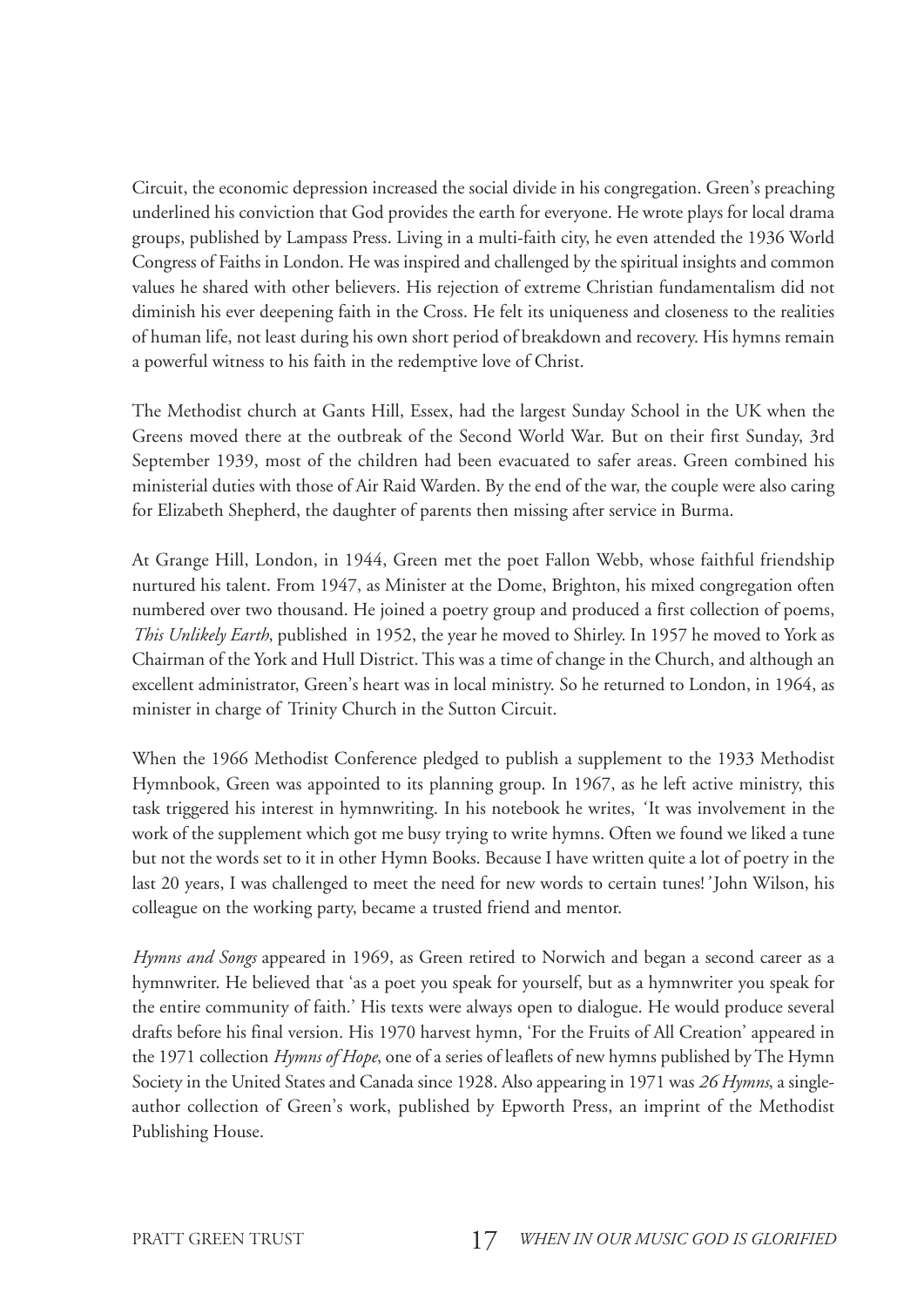

The Methodost Conference of<br>1966 agreed to pushcander<br>4 a Supplement of about<br>100 Homes to The present<br>11 millboom(1953), The G.R. Committee apparated the host-<br>big Boby to make the<br>Blechin, Scoral of a Were added after work had egur. M.P. maluded !! REC. AK FRANCIS WESTERNOK Ma, Jouwhasson (Elm of Hes) Rev. Guarant Ways and Rev. Ang James (Secretary)

The WORKING PARTY inserted<br>its projected objectment to GP. Gambern April 1968, The Confirmie office affected.

It was much consist in 12 north<br>4 the Supplement which got me<br>been to your to nove hymnes,<br>Then he had he words sat to to able thym Books Because I have written quite a lat of poetry in the last 20 Years. I was challenged to meet the need for new words to certain tunes!

The Uniqueness of Christ Dhrist is the world's light, he and mose ether:<br>Born is our darkness, he became our Sruther.<br>If se have seen him, we have seen the Father:<br>Glory to God on high. 2 Christ is the social a Peace, he und some other;<br> $\beta_{\text{eff}}$  can can serve him and despice him brother;<br>what where the same samples in God the Father?<br> $\beta_{\text{DM}}$  clearing to God on high.

HRIST IS THE WORLD'S LIGHT

 $\begin{array}{r|l} \texttt{5.} & \texttt{Data 1:} & \texttt{the word 1:} & \texttt{Life}, & \texttt{he and none other} \\ \texttt{5.} & \texttt{5.} & \texttt{6.} & \texttt{6.} & \texttt{6.} \\ \texttt{6.} & \texttt{6.} & \texttt{6.} & \texttt{6.} \\ \texttt{7.} & \texttt{7.} & \texttt{8.} & \texttt{7.} \\ \texttt{8.} & \texttt{9.} & \texttt{7.} & \texttt{8.} \\ \texttt{9.} & \texttt{10.} & \texttt{11.} \\ \texttt$ 

4 Give Get the glory, God and nome other:<br> $Q_{\text{dvo}}$  God the glory, Spirit, See and Father:<br> $Q_{\text{dvo}}$  God the glory, God in man by brother:<br> $Q_{\text{dov}}$  Cod on high.

F. Pratt Green(1903-

HE AND NONE OTHER

Tune: CELLSTS SANCTORIES 17th cent, arr. Vaughan nilliams (BCI 305)

Sold once for silver, mundered here out Bushar -

The university of the state in a state of the state of

THE TUNE CHRISTE GANCTORUM is at in most Hymn Books ether to Now God be with us for the night is falling " or "Father mest help, mercuful and loving".

IT CALLS FOR THE SAPPHIC VERSE FORM, Which, however excellent in Laken, is not well-aired to the English language swing to its wear (faminum) line sudings In order to avoid the technical problem, I wrote words which the time but are bat strictly in the supplied metre (11.11.11.5), and which stringthen the weak endings of line's 1, 2, 3, by inpealing the end morals in Each verse, and also by groung an emphatic

gout way on this! Jec immediation detailed son, whose contains are always founded on a sensitive anderstanding of worship, does not not how. He also distance to an the germed that smarks of masachion! One angel not to sing of one guit in this way, when we has no interation of davis any sing about t. My answer is that the hyper , that we restore the head of the month of the month of the day of the same of the same of the same of the same of the same anner in the place " Bod in man my brother" in the last verse

Da ERIK ROUTLEY ANGLE HE that ISTE CONFESSOR.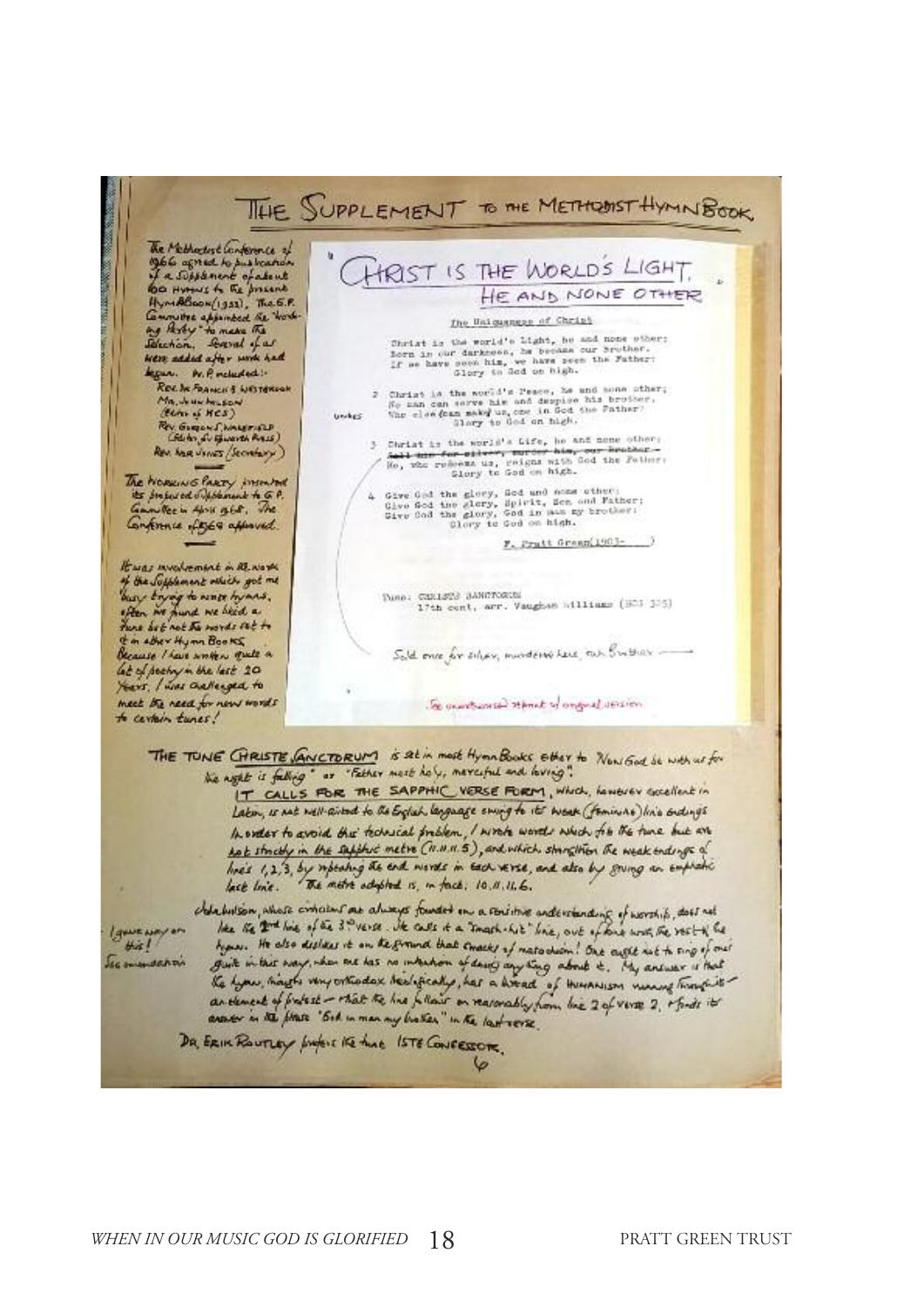In the early 1970s, before moving to Westminster Choir College, Princeton, Erik Routley invited Green to work on an international hymnal, *Cantate Domino*. He was also often invited to produce texts for special occasions at Norwich Cathedral, including two hymns to celebrate the six hundredth anniversary of Mother Julian's *Revelations of Divine Love*. Others included a text for an Act of Thanksgiving attended by The Queen on completion of works of restoration in 1975 and a hymn for the Queen's Silver Jubilee in 1977. The latter 'It is God who holds the nations in the hollow of his hand' entitled 'A Hymn for the Nation' was selected for the Official Order of Service for the entire Commonwealth.

In 1977 Green became joint editor, with Bernard Braley, of the ecumenical hymnal, *Partners in Praise* and contributed to*The Galliard Book of Carols*. Braley, his literary executor, went on to compile five collections of Green's work. By 1981, Green had met George Shorney, of Hope Publishing Company, at the International Hymn Society Conference in Oxford. *The Hymns and Ballads of Fred Pratt Green* was published the following year by Stainer & Bell and Hope Publishing Company. In 1982 Green was also made a Fellow of the Hymn Society of America at their conference in Atlanta. On the same occasion he was awarded an honorary Doctorate of Humane Letters by Emory University.

In 1984, with the help of Bernard Braley, he set up the Pratt Green Trust, a charity dedicated to hymnody and church music, which has become an important part of his legacy. His fifty-one original scrapbooks, which he maintained from 1971 to 1988, were bequeathed to Emory University's Pitts Theological Library, with another copied set produced for the University of Durham. Containing material dating back to 1929, they are an invaluable record of his hymnwriting and a remarkable testament to his life of faith. In 1994 Green was awarded an MBE in recognition of his contribution to hymnody. Although his theology follows Wesley, with its powerful emphasis on the life and death of Jesus Christ, his language is simple and direct. Deep awareness of the world, appreciation of diversity, and understanding of 'change and doubt' bring a unique and universal dimension to his work.

Thank you to Carol Wakefield, Fred Pratt Green's Literary Executor, for her kind permission to reproduce Green's notebook page. Fred Pratt Green hymn text fragments ©Stainer & Bell for the world excluding USA and Canada and Hope Publishing Company for the USA and Canada. Reproduced with permission. Alleluia Design p15 by Helen Kearns. Coventry Cathedral photos: cover, p3, 5, 11, 12 by Antony Kearns. John Rylands Library photo p3 © University of Manchester. Fred Pratt Green photo p21 ©Methodist Recorder. Report compiled by Bernadette Farrell. Design and layout *by Sue Dransfield. Printed by Rapspiderweb, Oldham, Lancs 0L9 7LY.*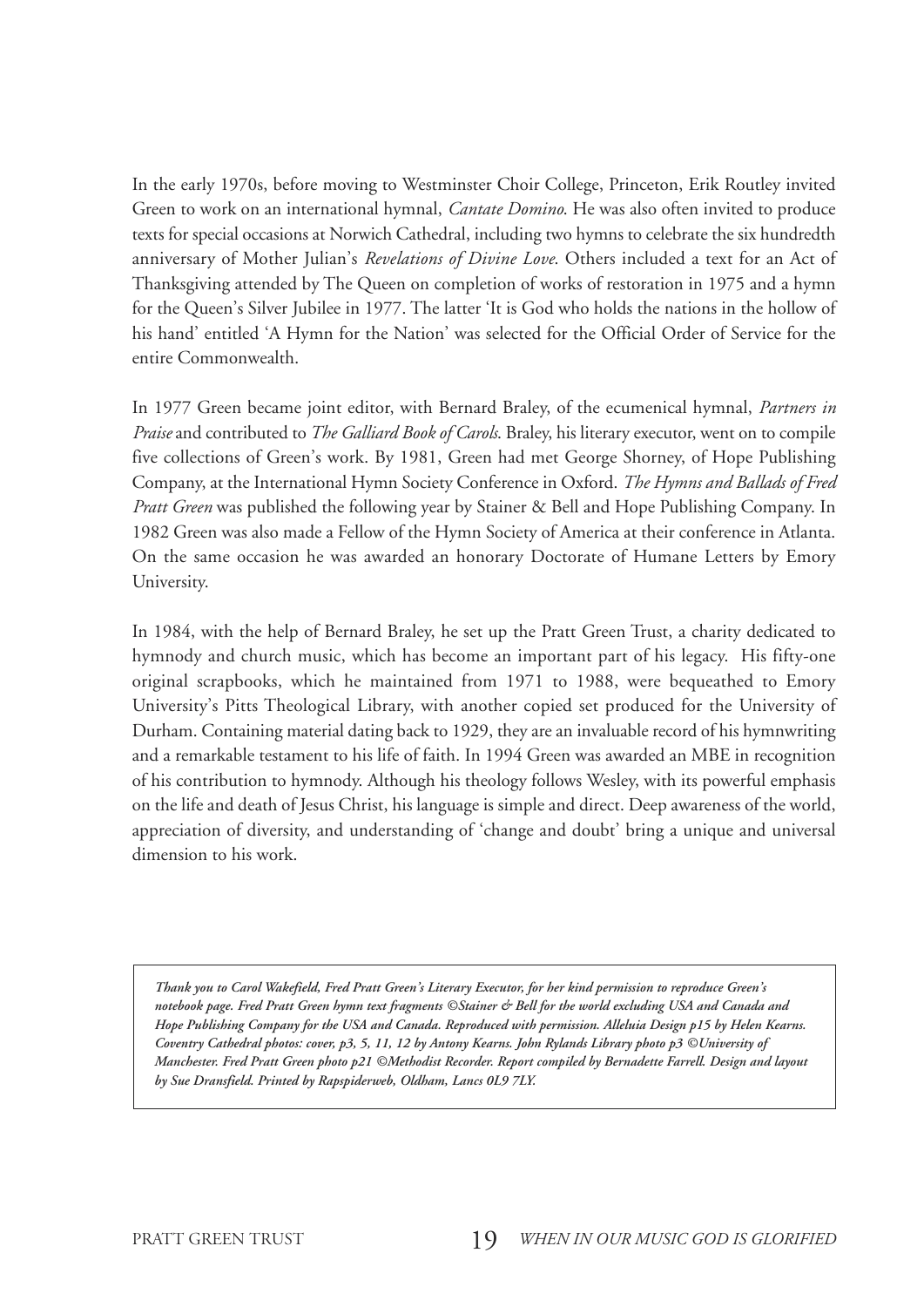*For the harvests of the Spirit, thanks be to God; for the good we all inherit, thanks be to God; for the wonders that astound us, for the truths that still confound us, most of all that love has found us, thanks be to God.*

**Fred Pratt Green MBE (1903-2000)**